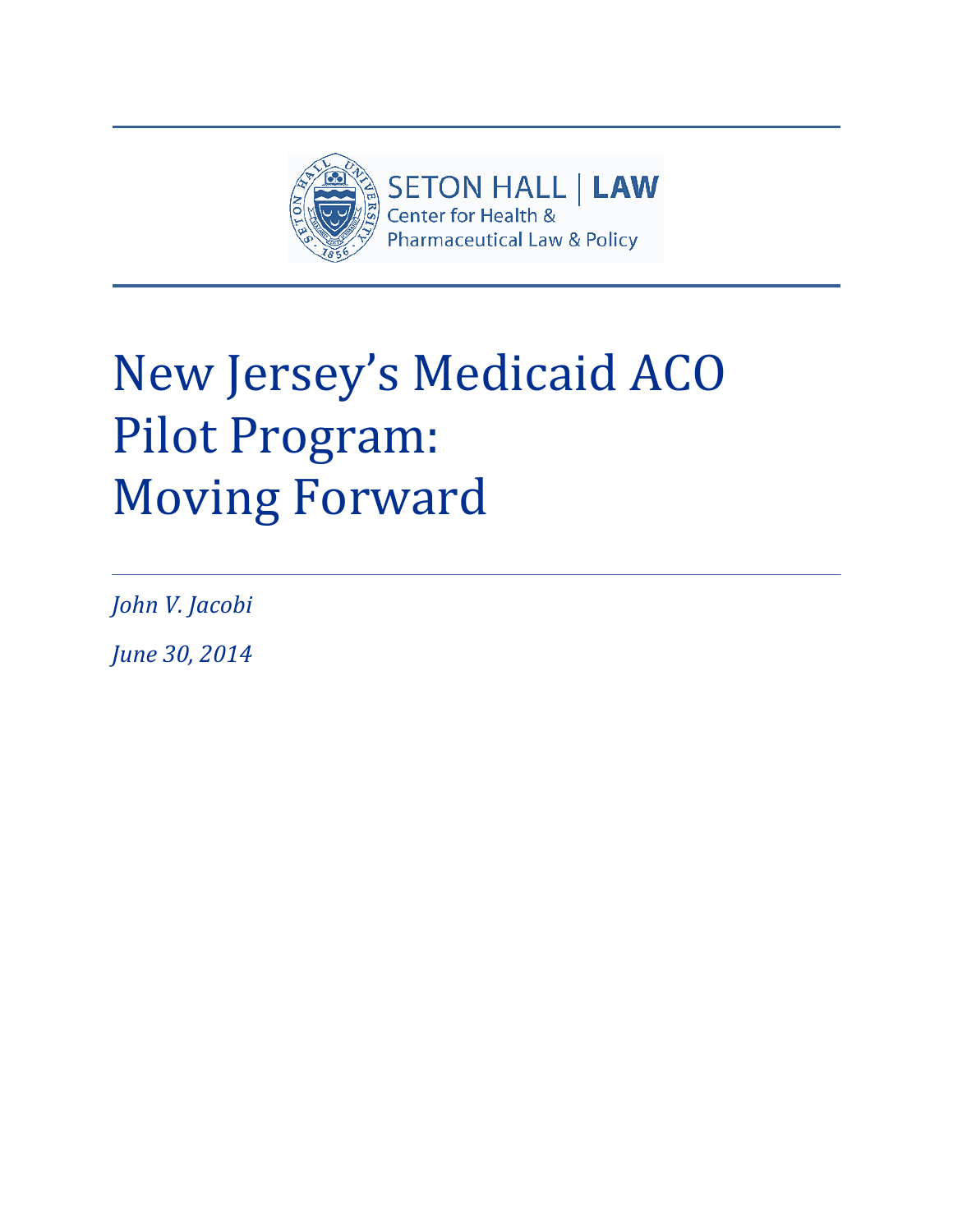#### **ACKNOWLEDGEMENTS**

This Report is produced with the support of the New Jersey Health Care Quality Institute. Thanks to Tara Ragone and Kate Greenwood of Seton Hall Law School, and Linda Schwimmer, Jeffrey Brown, and Allison DeBlois of the New Jersey Health Care Quality Institute. Thanks also to the Nicholson Foundation for support of this project.

#### **DISCLAIMER**

This Report is not intended to be and may not be treated as legal advice, and does not provide a basis for any attorney-client relationship between the authors or their institution and any person. The Report is provided for information only, and is intended solely for educational use. All persons are encouraged to consult counsel to obtain specific guidance and advice on any matters discussed herein.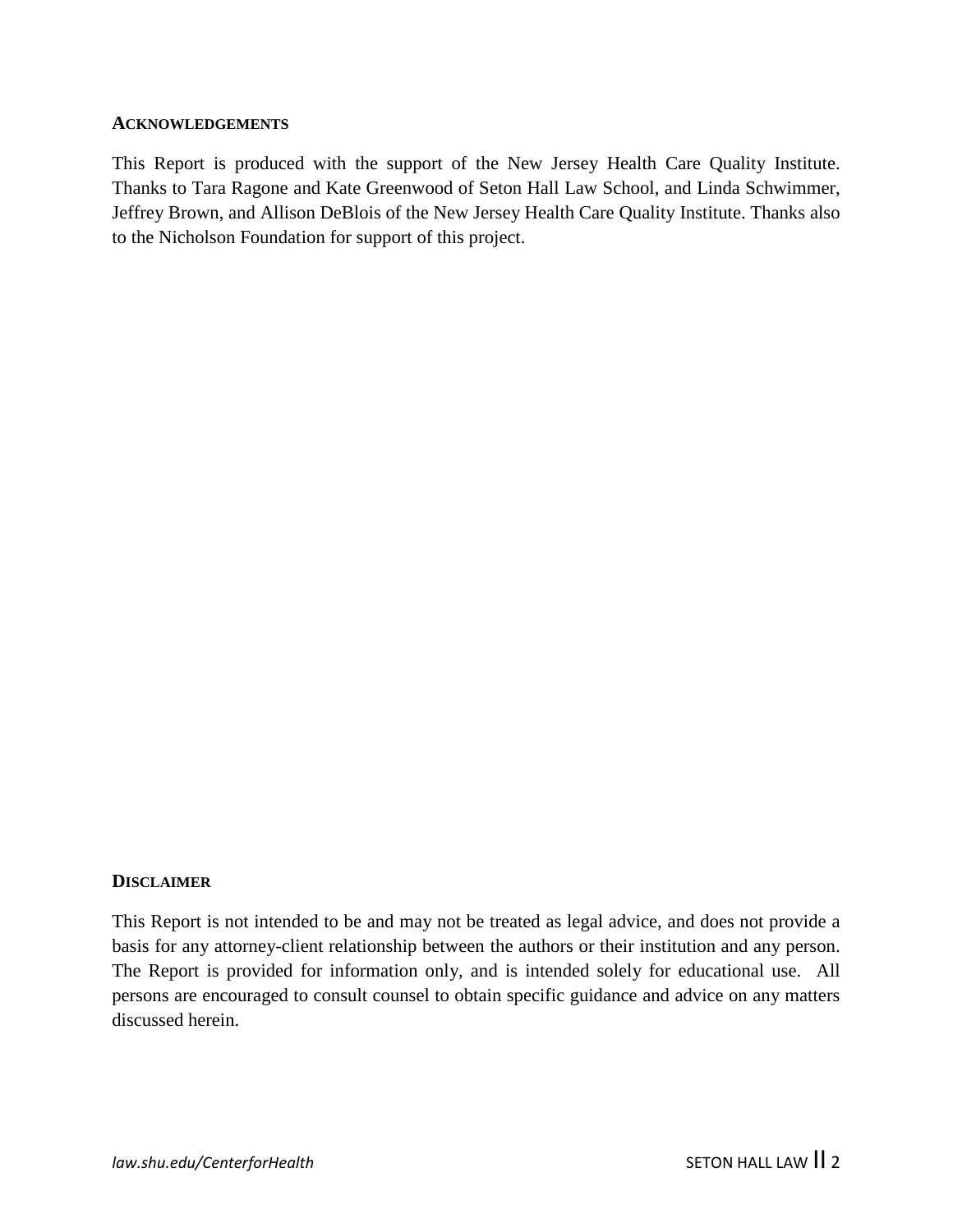# **TABLE OF CONTENTS**

| I.  | <b>INTRODUCTION</b>                                                | 4  |
|-----|--------------------------------------------------------------------|----|
| II. | THE ACO PILOT IN NEW JERSEY                                        | 6  |
| Ш.  | <b>MEDICAID MANAGED CARE</b>                                       | 12 |
|     | A. The Growth of Managed Care in                                   |    |
|     | <b>Medicaid Nationally</b>                                         | 12 |
|     | <b>B.</b> New Jersey's Comprehensive Waiver                        | 15 |
| IV. | <b>DEVELOPING MISSION OF MEDICAID</b>                              |    |
|     | <b>ACOS: COMPLEMENTARY WITH</b>                                    |    |
|     | <b>MEDICAID MCOS</b>                                               | 18 |
|     | A. Medicaid ACOs and Community-based                               |    |
|     | <b>Population Health</b>                                           | 18 |
|     |                                                                    |    |
|     | <b>B. Building on Strengths: Medicaid ACOs</b><br>and Managed Care | 21 |
| V.  | <b>CONCLUSION</b>                                                  | 28 |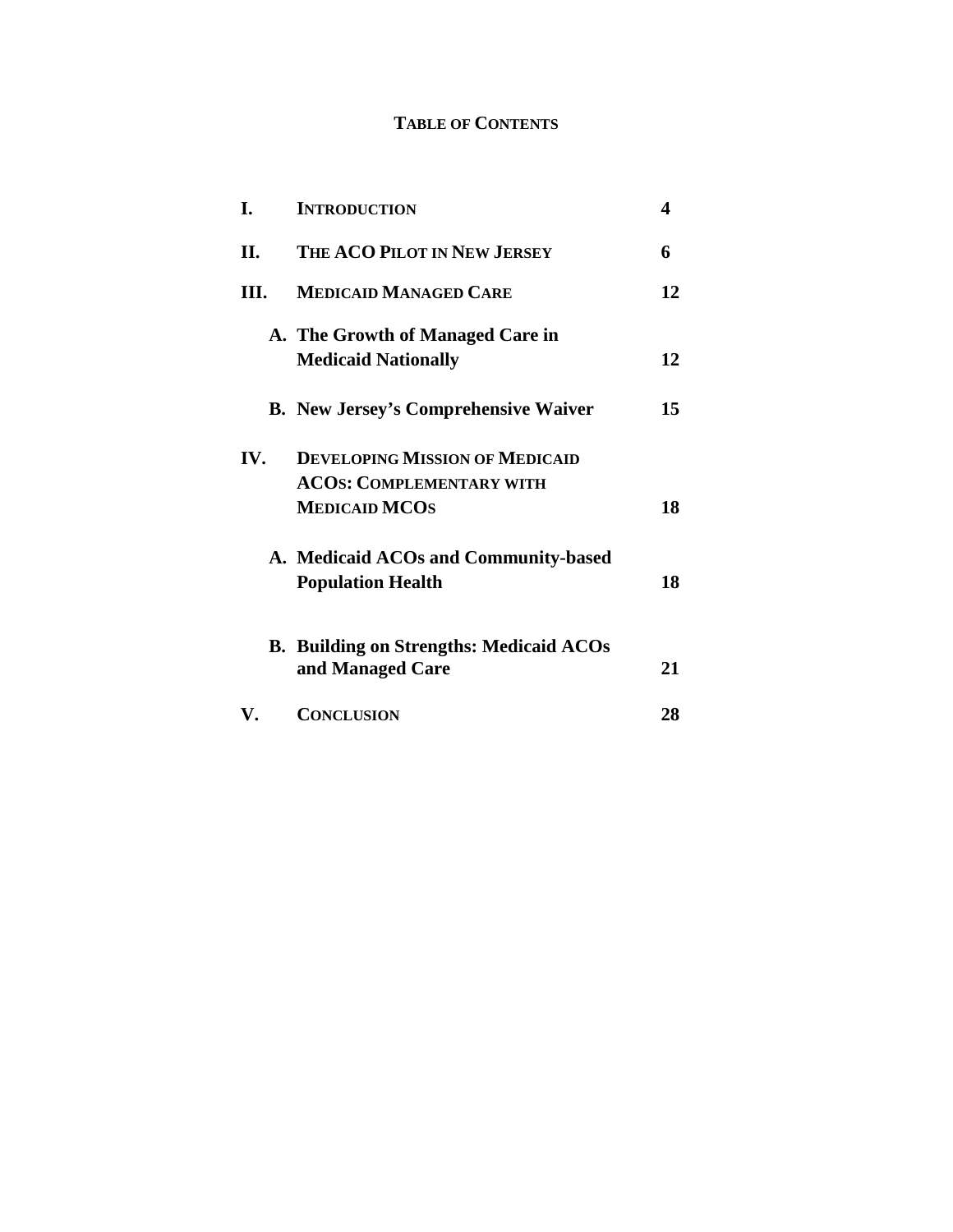## **I. INTRODUCTION**

New Jersey's Medicaid ACO Pilot is designed to improve the care available to Medicaid beneficiaries, who too often confront barriers to primary care and coordinated care for serious illness and chronic conditions.<sup>[1](#page-3-0)</sup> This systemic dysfunction has both human and financial costs, as preventable conditions result in emergency department or inpatient hospital care, and uncoordinated treatments deprive beneficiaries of the full benefit of our health system's power. The Legislature set the Pilot in motion with the goals of reducing inefficiencies by increasing access to primary care, behavioral health services, pharmaceutical therapies, and dental care while advancing health outcomes and overall quality. $^{2}$  $^{2}$  $^{2}$ 

<span id="page-3-5"></span>Can those goals be realized, given the shift in New Jersey Medicaid from a mixed fee-for-service/managed care system to one dominated by managed care? In our first Report, $3$  we described the history of New Jersey's ACO Pilot legislation, <sup>[4](#page-3-3)</sup> and many of the legal and logistical hurdles that communities must confront to participate, including federal and state antitrust and fraud and abuse statutory concerns and a range of common law issues. We also described the provision in the legislation allowing ACOs to be sustained in part through sharing with the State the financial savings generated from improvements in care delivery in fee-for-service Medicaid.<sup>[5](#page-3-4)</sup> In addition, we observed that approval of New Jersey Medicaid's

 $\frac{1}{1}$ *See* N.J. STAT. ANN. § 30:4D-8.1(a). <sup>2</sup>

<span id="page-3-0"></span><sup>&</sup>lt;sup>2</sup> See id. § 30:4D-8.1(b).

<span id="page-3-2"></span><span id="page-3-1"></span>*See* John V. Jacobi, Tara Adams Ragone, and Kate Greenwood, *New Jersey's Medicaid ACO Pilot Program, Past and Future: A Baseline Report* (Dec. 31, 2013) (hereinafter "*Baseline Report"*), *available at* http://law.shu.edu/Health-Law/upload/nj-medicaid-aco-pilot-program-past-future-baseline-report.pdf.

N.J.P.L 2011, c. 114, *codified as* N.J. STAT. ANN. § 30:4D-8.1 *et seq*. <sup>5</sup>

<span id="page-3-4"></span><span id="page-3-3"></span>*See* N.J. STAT. ANN. § 30:4D-8.5.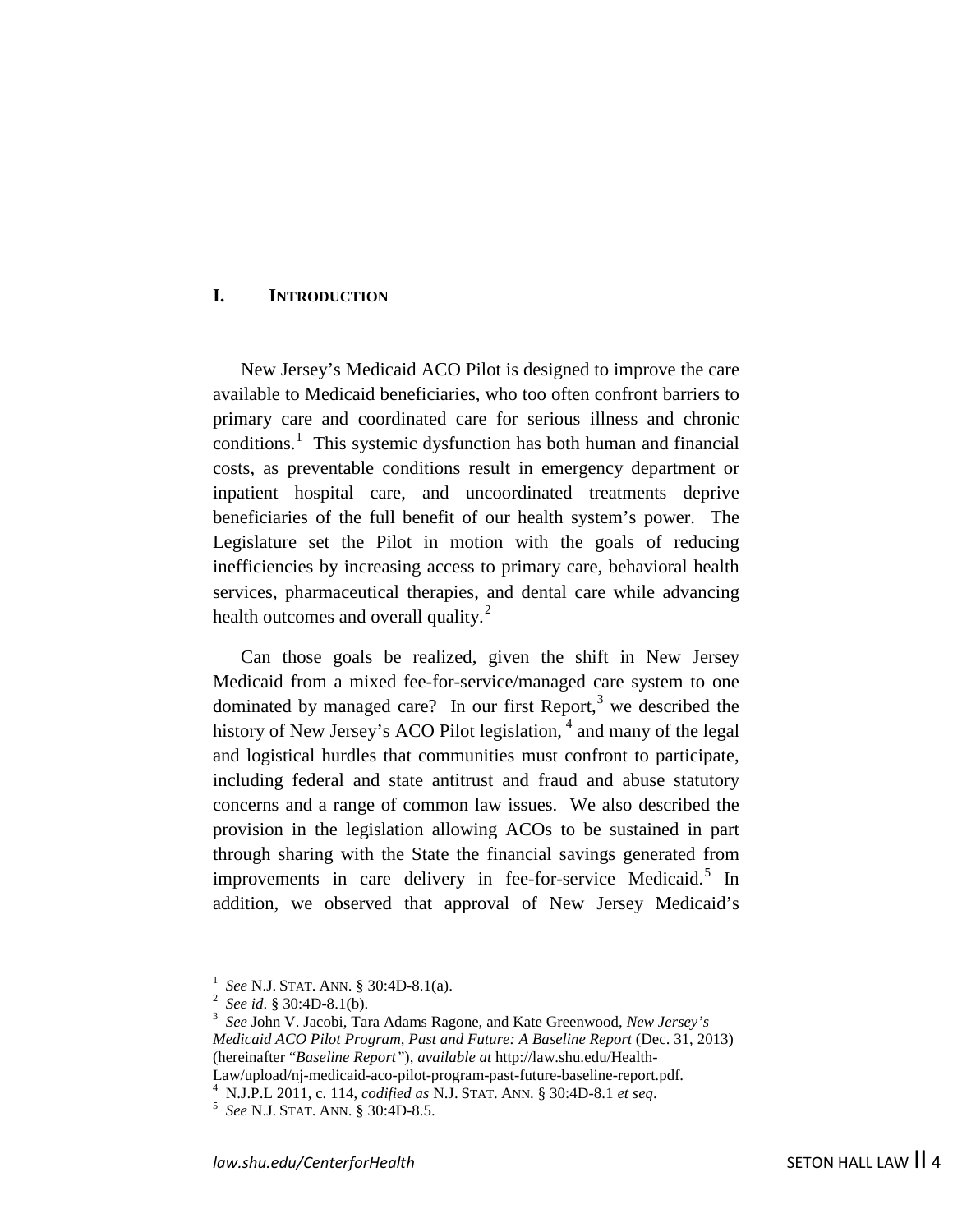<span id="page-4-4"></span>Comprehensive Waiver application ("Comprehensive Waiver")<sup>[6](#page-4-0)</sup> resulted in the placement of nearly all Medicaid beneficiaries into managed care.<sup>[7](#page-4-1)</sup> We noted that this shift away from fee-for-service Medicaid removed a principal source of sustainable funding for the ACOs. [8](#page-4-2)

This Report takes up the relationship between the Medicaid ACO Pilot program and the managed care orientation of New Jersey's Medicaid system, as it will move forward under the Comprehensive Waiver granted by the federal government in 2012. In the interim, the New Jersey Department of Human Services has finalized the regulations governing the Medicaid ACO Project,<sup>[9](#page-4-3)</sup> permitting communities to move forward with applications for certification as Medicaid ACOs. We conclude that the ACOs will have to reorient their business plans to mesh with those of New Jersey's Medicaidparticipating managed care organizations ("MCOs"), as these MCOs serve as the fiscal conduit and first-level care-delivery managers under the Comprehensive Waiver. We also conclude that the accommodation of the missions of Medicaid ACOs and Medicaid MCOs can be fruitful for both sets of organizations, and for Medicaid recipients in New Jersey. In addition, we conclude that the active participation of Medicaid ACOs, Medicaid MCOs, and New Jersey Medicaid will be necessary to realize the full benefit of the potentially transformative work of communities as they embrace Medicaid accountable care.

This Report first will briefly summarize the genesis and mission of the Medicaid ACO Pilot. It then will describe the growth and current status of Medicaid managed care, nationally and under the

<span id="page-4-0"></span> $\frac{1}{6}$  *See* State of New Jersey, Department of Human Services, in Cooperation with the Department of Senior Services and the Department of Children and Families, *Section 1115 Demonstration Comprehensive Waiver* (Sept. 9, 2011) (hereinafter "*Comprehensive Waiver*"), *approved by* Letter, Marilyn Tavenner, Acting Administrator, Centers for Medicare & Medicaid Services, Dep't of Health & Human Services, to The Honorable Jennifer Velez (Oct. 2, 2012) (hereinafter "Waiver Approval Letter").

<span id="page-4-1"></span><sup>7</sup> *See* State of New Jersey, Department of Human Services, in Cooperation with the Department of Senior Services and the Department of Children and Families, *Section 1115 Demonstration Comprehensive Waiver* (Sept. 9, 2011) (hereinafter "*Comprehensive Waiver*"), *approved by* Letter, Marilyn Tavenner, Acting Administrator, Centers for Medicare & Medicaid Services, Dep't of Health & Human Services, to The Honorable Jennifer Velez (Oct. 2, 2012) (hereinafter "Waiver Approval Letter").

<sup>&</sup>lt;sup>8</sup> *Baseline Report, supra* note [3,](#page-3-5) at 57-65.<br><sup>9</sup> 46 N J P 5(1) (May 5, 2014), to be sod:

<span id="page-4-3"></span><span id="page-4-2"></span> <sup>46</sup> N.J.R. 5(1) (May 5, 2014), *to be codified as* N.J.A.C. 10:79A-1.1 *et seq.*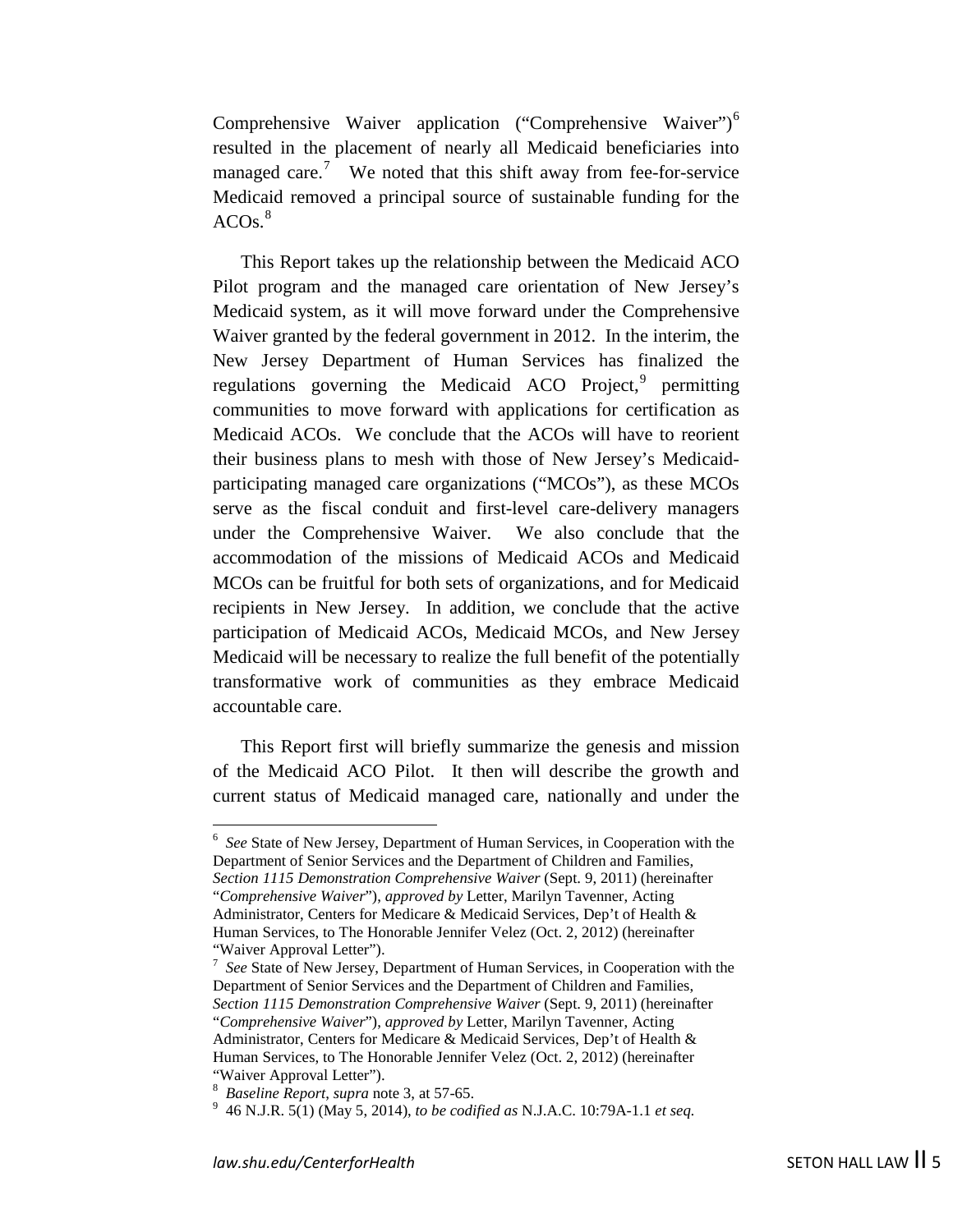New Jersey Comprehensive Waiver. It then will describe preliminary results of Medicaid ACO projects elsewhere in the country, and suggest a harmonious match for managed care and Medicaid ACOs in general, and in New Jersey in particular.

## **II. THE ACO PILOT IN NEW JERSEY**

The New Jersey Legislature chose the ACO model to advance the goal of improving care access, quality, and efficiency in the Medicaid system, noting that this model of care delivery "has gained recognition as a mechanism that can be used to improve health care quality and health outcomes, while lowering the overall costs of medical care by providing incentives to coordinate care among providers throughout a region."[10](#page-5-0) The acceptance of the ACO model is in part due to the substantial health systems research advancing the model.  $11$  The model achieved further currency when the Affordable Care Act of 2010 featured Medicare ACOs as one of its highlighted tools designed to assist in movement toward a more coordinated, efficient health care delivery and finance system. $^{12}$  $^{12}$  $^{12}$ 

Medicare ACOs are intended "to facilitate coordination and cooperation among providers to improve the quality of care for Medicare [fee-for-service] beneficiaries and reduce unnecessary costs."[13](#page-5-3) The coordination and cooperation among otherwise unaffiliated providers is encouraged through two mechanisms. First, providers joining a Medicare ACO to improve care through more efficient, coordinated care are eligible to share in savings achieved for

<span id="page-5-1"></span><span id="page-5-0"></span><sup>&</sup>lt;sup>10</sup> N.J. STAT. ANN. § 30:4D-8.1(b).<br><sup>11</sup> See Elliott S. Fisher *et al., Fostering Accountable Health Care: Moving Forward In Medicare,* 28 HEALTH AFFAIRS w219 (2009); Elliott S. Fisher *et al., Creating Accountable Care Organizations: The Extended Hospital Medical Staff, 26 HEALTH AFFAIRS w44 (2006).* 

<span id="page-5-2"></span><sup>&</sup>lt;sup>12</sup> *See* The Patient Protection and Affordable Care Act, Pub. L. No. 111-48, § 3022, 124 Stat. 119 (2010); The Health Care and Education Reconciliation Act of 2010, Pub. L. No. 111-52, 124 Stat. 1029 (2010). <sup>13</sup>*See* CENTERS FOR MEDICARE & MEDICAID SERVICES, *Statutory Basis for the* 

<span id="page-5-3"></span>*Shared Savings Program*, *available at* http://www.cms.gov/Medicare/Medicare-Fee-for-Service-

Payment/sharedsavingsprogram/Statutes\_Regulations\_Guidance.html.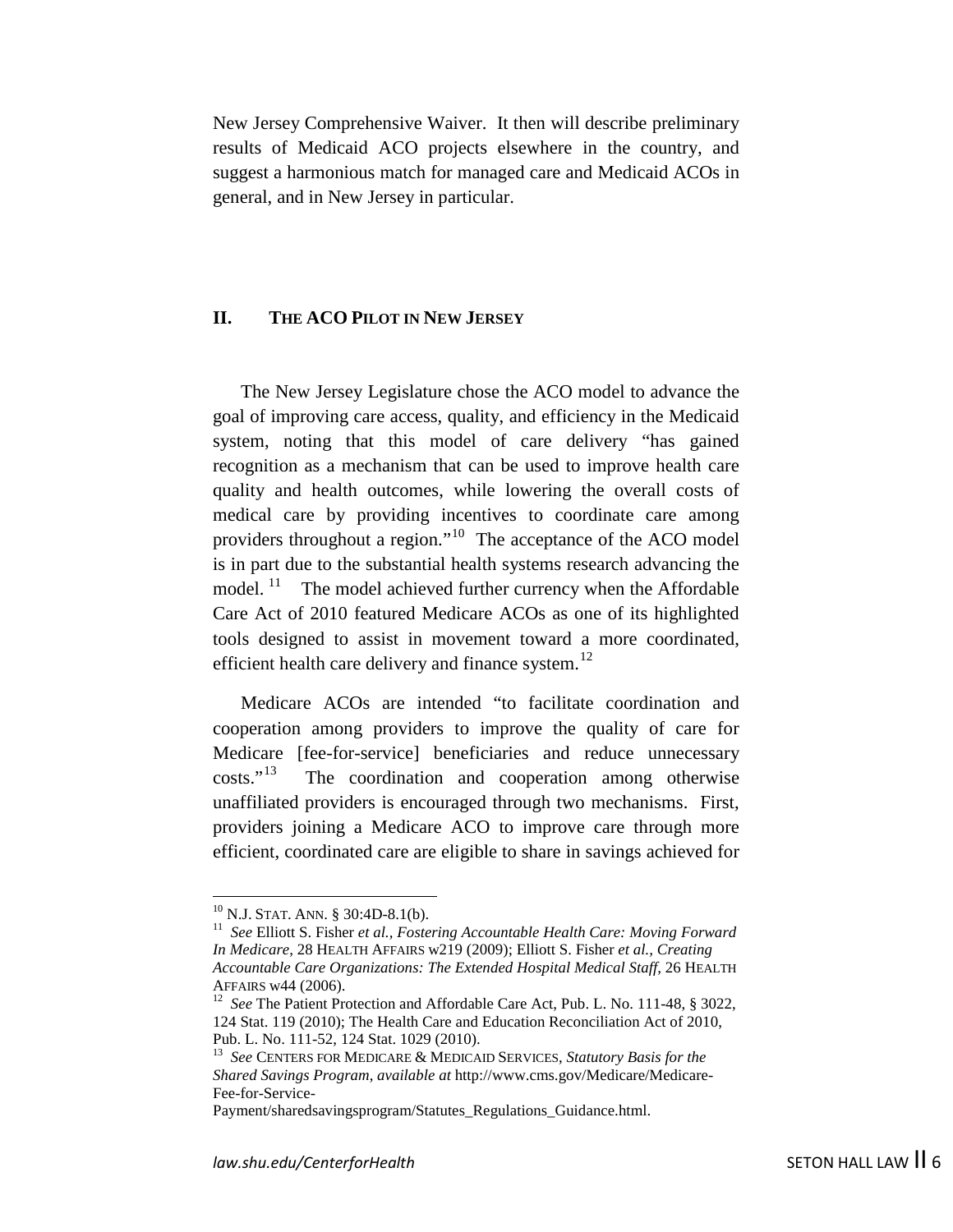the Medicare system.<sup>[14](#page-6-0)</sup> Second, to ensure that the coordination of erstwhile competitors does not harm consumers or competition for health care services, several federal agencies released coordinated guidance documents to minimize Medicare ACO exposure to antitrust, fraud and abuse, and tax liability for the ACO's coordinated actions. [15](#page-6-1) The clear mission of Medicare ACOs, as described in the statutory and regulatory guidance, is to shift from a fragmented to a coordinated health care delivery and finance system. As Dr. Donald Berwick, then-Administrator of the Centers for Medicare and Medicaid Services described, this integrative movement is critical to improving patient care:

> Whether provided through ACOs or an alternative innovation opportunity, coordinated care is meant to allow providers to break away from the tyranny of the 15-minute visit, instill a renewed sense of collegiality, and return to the type of medicine that patients and families want. For patients, coordinated care means more "quality time" with their physician and care team (a patient's advocate in an increasingly complex medical system) and more collaboration in leading a healthy life. And for Medicare, coordinated care represents the most promising path toward financial sustainability and away from alternatives that shift costs onto patients, providers, and private purchasers.<sup>[16](#page-6-2)</sup>

The New Jersey Medicaid ACO Pilot clearly shares many clinical and financial goals with the ACA's Medicare ACO initiative. There are significant differences in emphasis, however, as we more fully

<span id="page-6-1"></span><span id="page-6-0"></span><sup>&</sup>lt;sup>14</sup> See 42 U.S.C. § 1395jjj(a)(1)(B).<br><sup>15</sup> *See* 42 C.F.R. Part 425. *See also* Statement of Antitrust Enforcement Policy Regarding Accountable Care Organizations Participating in the Medicare Shared Savings Program, 76 Fed. Reg. 67,026 (Oct. 28, 2011); Medicare Program, Final Waivers in Connection with the Shared Savings Program; Interim Final Rule, 76 Fed. Reg. 67,992, 68,009 (Nov. 2, 2011); Internal Revenue Service Fact Sheet, *Tax-Exempt Organizations Participating in the Medicare Shared Savings Program* 

<span id="page-6-2"></span>*through Accountable Care Organizations*, FS-2011-11 (Oct. 20, 2011). 16 Donald M. Berwick, *Making Good on ACOs' Promise — The Final Rule for the Medicare Shared Savings Program*, 365 NEW ENG. J. MED. 1753 (2011).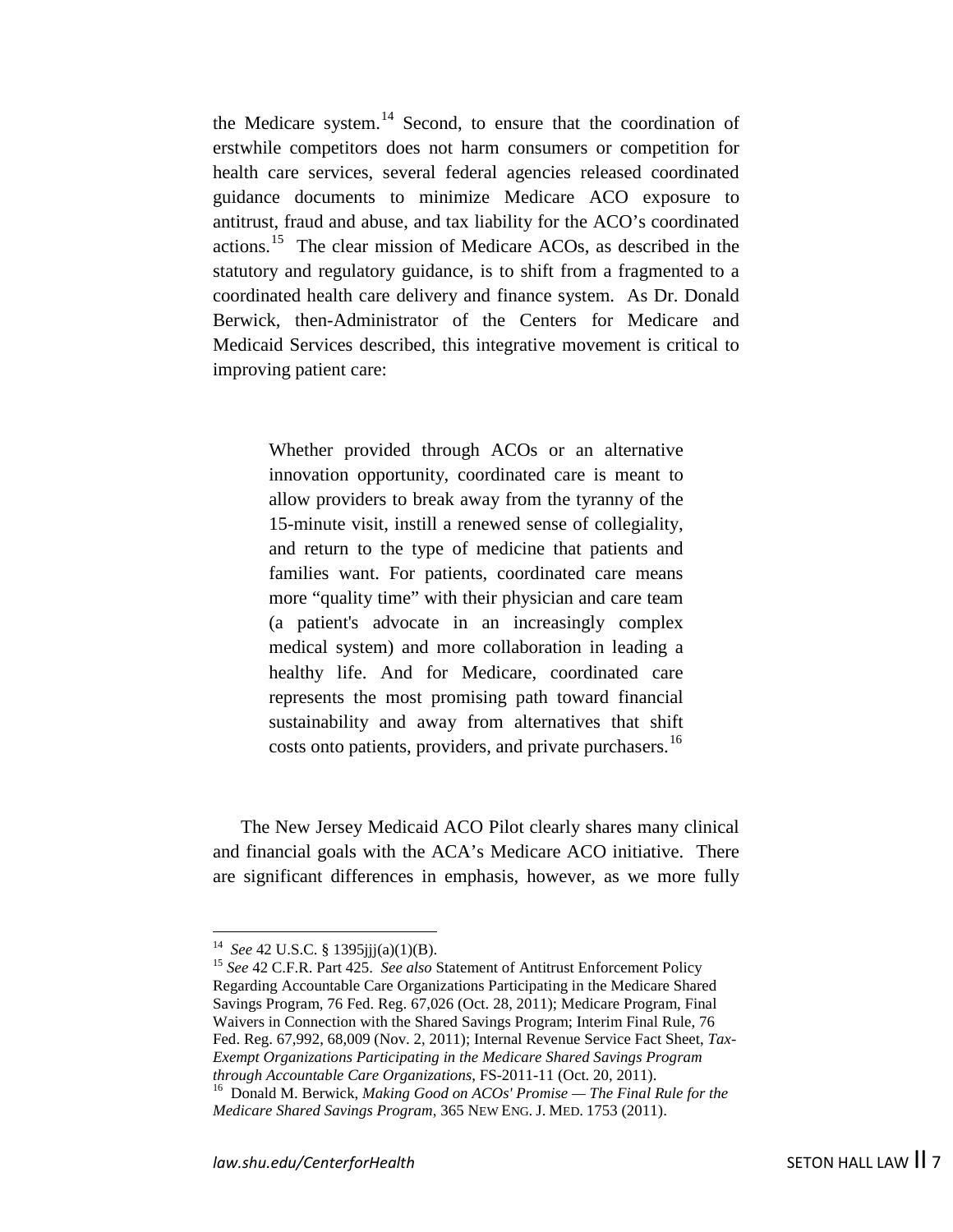<span id="page-7-9"></span>described in our prior Report.<sup>17</sup> Medicare ACOs are contractually constructed organizations that mimic integrated delivery systems' ability to coordinate care and manage cost. They are not closely tied to a community (other than, of course, as a result of the ACO participants' physical locations), and the Medicare Shared Savings Program attributes beneficiaries to a Medicare ACO based not on geography but rather on a retrospective analysis of the beneficiary's utilization of primary care services from an ACO provider in a given year.[18](#page-7-1) In contrast, New Jersey's Medicaid ACO Pilot is "unique in its ground-up, community-based approach."<sup>[19](#page-7-2)</sup> New Jersey's threeyear Pilot focuses on combating fragmented care delivery by permitting only one Medicaid ACO in each designated area, $^{20}$  $^{20}$  $^{20}$  which the statute defines as a "municipality or defined geographic area in which no fewer than  $5,000$  Medicaid recipients reside."<sup>21</sup>

<span id="page-7-11"></span>The Medicaid ACO Project roots care and finance transformation at the community level. Each Medicaid ACO must be a nonprofit corporation whose primary purpose is to improve "the quality and efficiency of care provided to Medicaid recipients residing in a given designated area."<sup>22</sup> The governing board must include stakeholders in the community, "including, but not limited to, general hospitals, clinics, private practice offices, physicians, behavioral health care providers, and dentists; patients; and other social service agencies or organizations . . . ."[23](#page-7-6)At least two consumer organizations with capacity to advocate for patients from the community must have voting representation on the board, at least one of which must "have extensive leadership involvement by individuals residing within the designated area" and a physical location within the designated area. [24](#page-7-7) One of the individuals representing consumer organizations must live within the ACO's designated community.[25](#page-7-8)

<span id="page-7-10"></span>

<span id="page-7-2"></span>

<span id="page-7-1"></span><span id="page-7-0"></span><sup>&</sup>lt;sup>17</sup> See Baseline Report, *supra* note 3, at 14-18.<br><sup>18</sup> See 42 C.F.R. §§ 425.400, 425.402.<br><sup>19</sup> TRICIA MCGINNIS & DAVID MARC SMALL, CTR. FOR HEALTHCARE STRATEGIES, INC., POLICY BRIEF: ACCOUNTABLE CARE ORGANIZATIONS IN MEDICAID: EMERGING PRACTICES TO GUIDE PROGRAM DESIGN 7 (Feb. 2012), *available at* http://www.chcs.org/usr\_doc/Creating\_ACOs\_in\_Medicaid.pdf.<br><sup>20</sup> See N.J. STAT. ANN. § 30:4D-8.4(b).<br><sup>21</sup> See.id. § 30:4D-8.2.<br><sup>22</sup> Id. § 30:4D-8.3(b).<br><sup>23</sup> Id. § 30:4D-8.4(c)(2)(a).<br><sup>24</sup> Id. § 30:4D-8.4(c)(2)(b).<br><sup>25</sup> Id.

<span id="page-7-3"></span>

<span id="page-7-5"></span><span id="page-7-4"></span>

<span id="page-7-6"></span>

<span id="page-7-8"></span><span id="page-7-7"></span>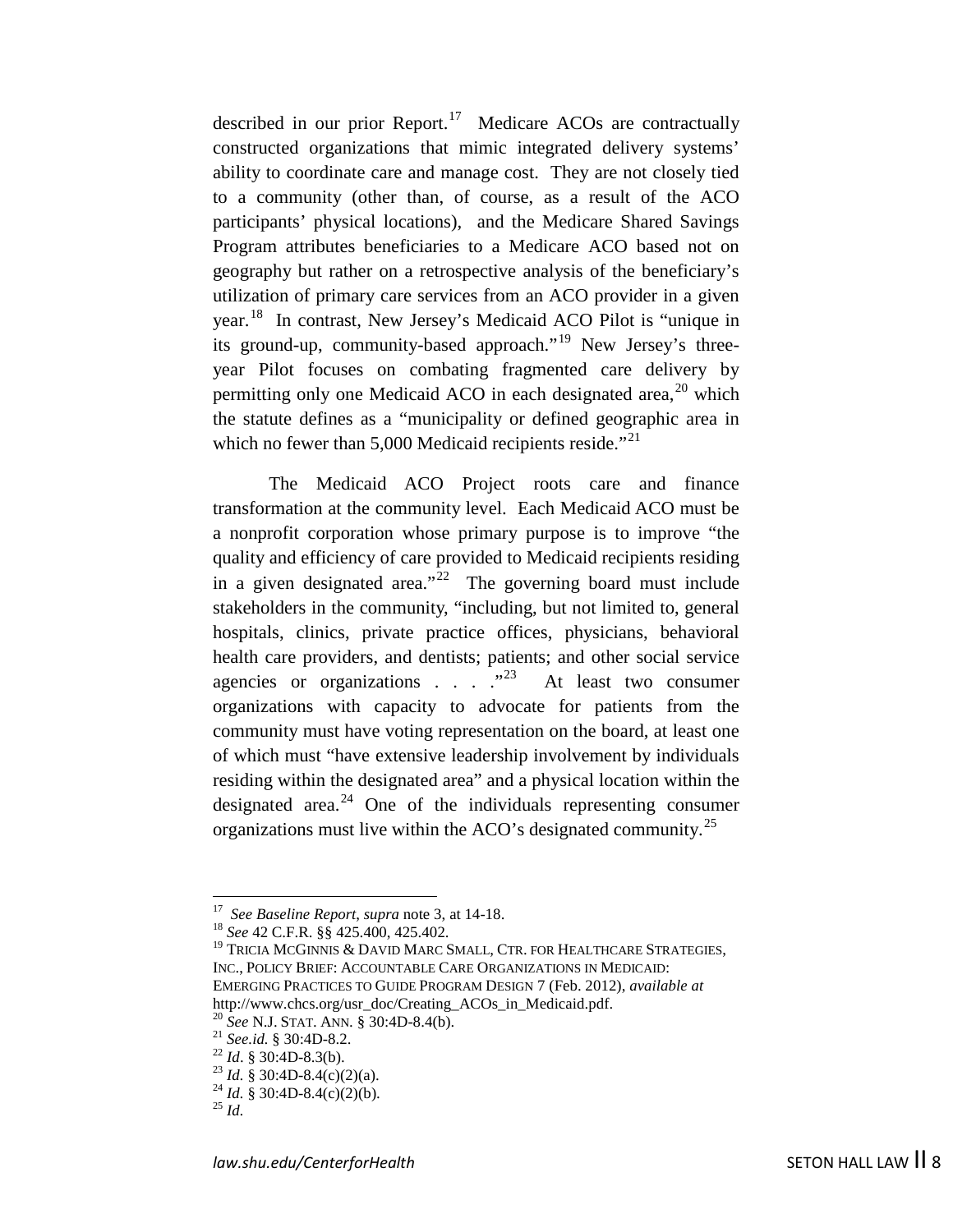The statute and regulations defining the Medicaid ACO Pilot guide the activities of the ACOs to ensure their fidelity to the goals of improving access and quality while containing cost, and provide substantial protection from the application of federal and state antitrust and fraud and abuse laws.<sup>[26](#page-8-0)</sup> The entire legal and regulatory superstructure is important for several reasons. First, without the protections of consumers and competition contained in the law and regulations, federal and state regulators could prohibit the collaborative activities that ACO-participating providers must pursue to improve care coordination and drive efficient use of resources. Second, the guidance contained in the law and regulations circumscribes the nature of the collaborative activities, allowing the investigational component of the Medicaid ACO Pilot to produce useful information about the success of New Jersey's Medicaid ACO experiment.<sup>[27](#page-8-1)</sup> Third, the conditions provide assurance that the State and the State's Medicaid beneficiaries will benefit from the Pilot, as the structure represents the State's best judgment as to the form of Medicaid ACO most likely to be successful.

A dry recitation of the legal structures of the Pilot, important though that structure is, does not do justice to the Project, however. New Jersey's Medicaid ACOs are mission driven: those who devote their efforts to their success are committed to working with their local communities to improve residents' health and well-being, in part by

<span id="page-8-0"></span> <sup>26</sup> *See generally Baseline Report*, *supra* note [3](#page-3-5)*.* Since the publication of the *Baseline Report,* the New Jersey Division of Medical Assistance and Health Services adopted in final form the ACO Pilot regulations. *See* New Jersey Department of Human Services, Division of Medial Assistance and Health Services, *Medicaid Accountable Care Organization Demonstration Project: Implementation of Demonstration Project: Adopted New Rules, N.J.A.C 10:79A,* 46 N.J.R. 5(1) (May 5, 2014). The final regulations vary little from the draft regulations described at length in the *Baseline Report,* although there are some minor changes. For example, the final regulations require that each Medicaid ACO's quality committee "must include the ACO's medical director, primary care physicians, and at least one physician who specializes in chronic diseases." N.J.A.C. § 10:79A-1.5(c)3i(1)(B). In addition, "the governing board must include at least one primary care physician and also include representation from other physician specialties." *Id.* § 10:79A-1.5(c)3ii(1). Also, the mechanism by which the savings from the ACO's activities will be calculated was changed to permit adjustments to the basic benchmark period expenditures for "factors that affect Medicaid spending in ways that are unrelated to ACO activity." *Id.* § 10:79A-1.6(d)8ii(1). Finally, the final regulations extended the time period for consumer comment on an ACO's gainsharing plan from 30 to 45 days, to enhance the ability of community members to participate in the ACO's activities. *Id.* 10:79A-1.7(d)1. 27 *See* N.J. STAT. ANN. §§ 30:4D-9 and 14.

<span id="page-8-1"></span>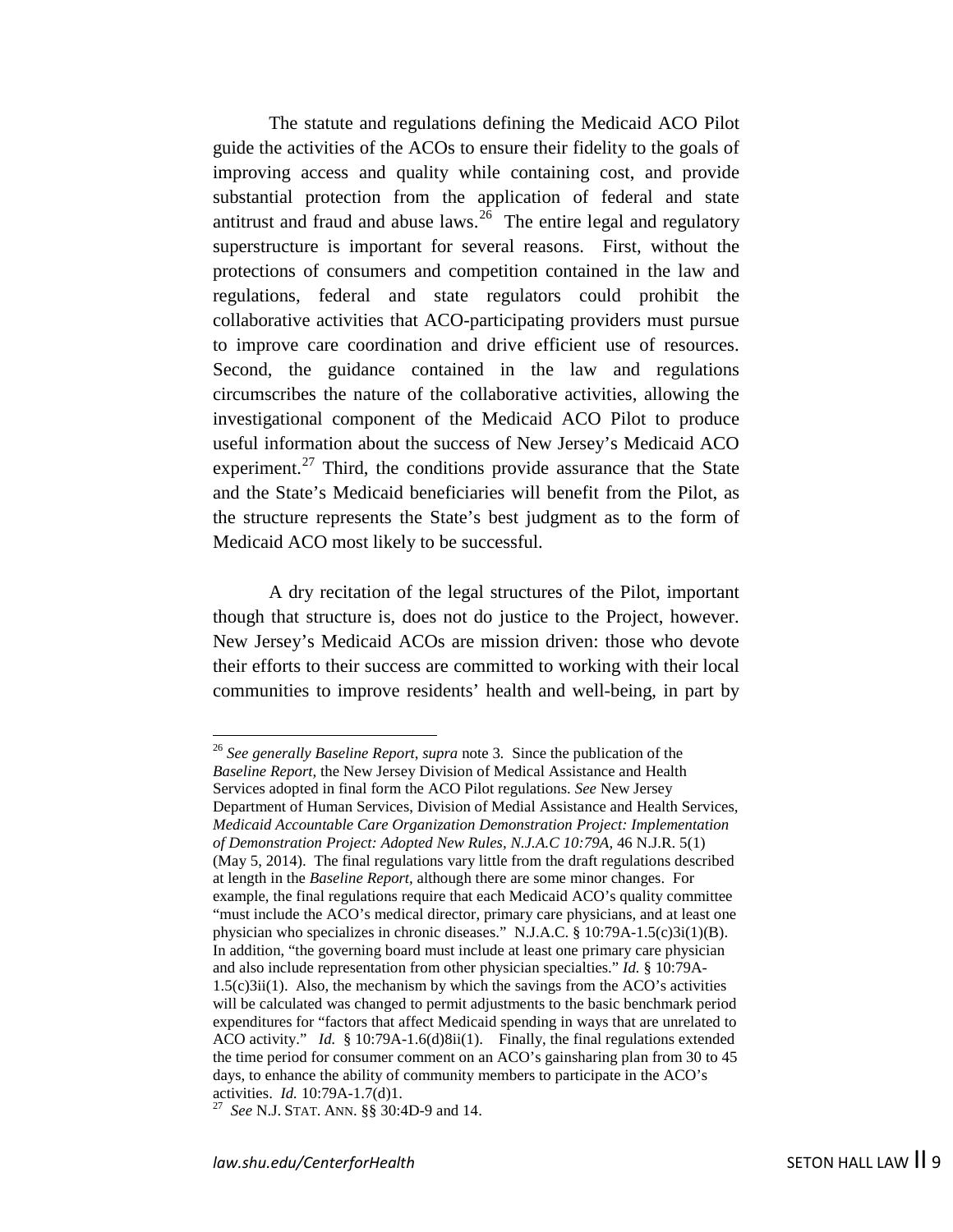improving the performance of the health care delivery system and in part by engaging in population health efforts to reduce the need for medical interventions. This community orientation is not unique or new, but the focused attention to the embrace of that mission is due in part to the creation of the Medicaid ACO Pilot. Dr. Jeffrey Brenner, whose work described the path for the creation of the Pilot, has described his vision for Medicaid ACOs:

> Policy makers must begin to lay the groundwork for the new behaviors that must emerge [to replace fragmented, revenue maximizing behavior in the health delivery system] (ie, the ability to collaborate across institutions, coordinate care, improve safety/quality, share data, share resources, expand primary care, conduct regional health planning). Sadly, organizations capable of facilitating these activities do not exist for most regions.

\*\*\*

Ultimately all health care is local. Driving down costs and improving quality will require health care providers to work together with hospitals and social service providers on the collaborative mission that focuses on the needs of their patients and community.<sup>[28](#page-9-0)</sup>

The Pilot's regulations reflect that commitment to encouraging genuine multidisciplinary care coordination at a local level. This commitment appears, for example, in the regulatory definition of "ACO":

> an accountable care organization . . . is . . . comprised of an eligible group of ACO participants that work together to manage and coordinate care for Medicaid

<span id="page-9-0"></span> <sup>28</sup> Jeffrey Brenner, *Building an Accountable Care Organization in Camden, NJ,* <sup>9</sup> PRESCRIPTIONS FOR EXCELLENCE IN HEALTH CARE 1 (Jefferson School of Public Health, Summer 2010), *available at* http://jdc.jefferson.edu/pehc/vol1/iss9/5/.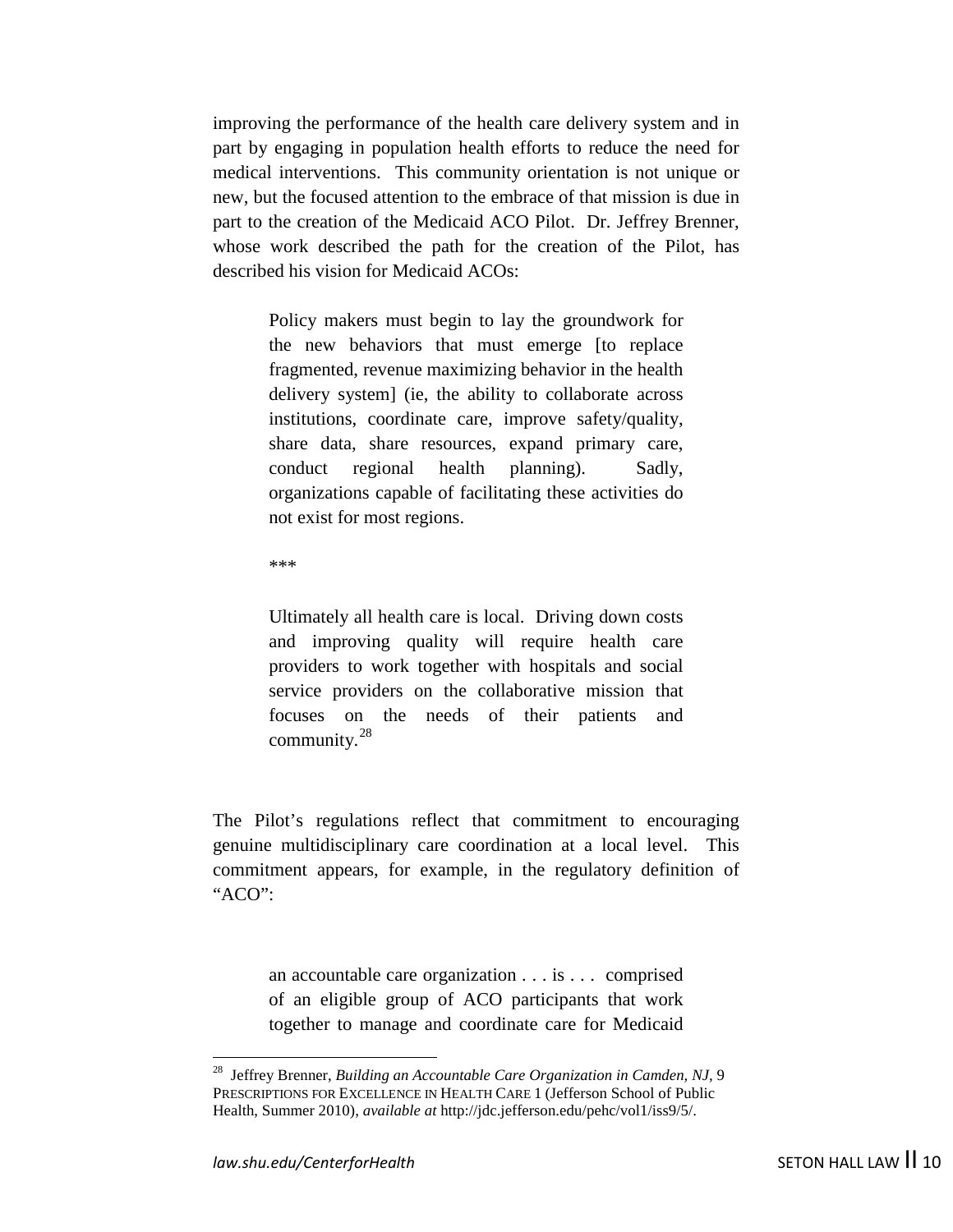beneficiaries and have established a mechanism for shared governance that provides all ACO participants with an appropriate proportionate control over the ACO's decision-making process.<sup>[29](#page-10-0)</sup>

This collaboration must be manifested in the governance structure, such that the governing board includes a variety of health care providers drawn from hospitals, primary care, behavioral health, and social service agencies. $30$  It must also be manifest in the description of any gainsharing plan filed by an ACO, which must demonstrate the promotion of:

- 1) Care coordination through multi-disciplinary teams, including care coordination of patients with chronic diseases and the elderly;
- 2) Expansion of the medical home and chronic care models;
- 3) Increased patient medication adherence and use of medication therapy management services;
- 4) Use of health information technology and sharing of health information; and
- <span id="page-10-4"></span>5) Use of open access scheduling in clinical and behavioral health care settings. $31$

The coordination of interdisciplinary care among community providers is vital to the Pilot's success. Community orientation however goes further. The governing board, for example, must include two consumer organizations able to advocate on behalf of community residents, and must identify "individuals in its leadership structure responsible for public engagement."<sup>[32](#page-10-3)</sup> Its gainsharing plan

<span id="page-10-2"></span>

<span id="page-10-1"></span><span id="page-10-0"></span> <sup>29</sup> N.J.A.C. § 10:79A-1.1. 30 *See id.* § 10:79A-1.5(c)(3)(ii). 31 *See id.* § 10:79A-1.6(a)(1)(i). *See also id.* § 10:79A-1.6(d)(1)(ix) (gainsharing plan must include a "plan to improve service coordination to ensure integrated care for primary care, behavioral health care, dental, and other health care needs, including prescription drugs").

<span id="page-10-3"></span><sup>&</sup>lt;sup>32</sup> *See id.*§ 10:79A-1.5(c)(3)(ii)(3) and (5).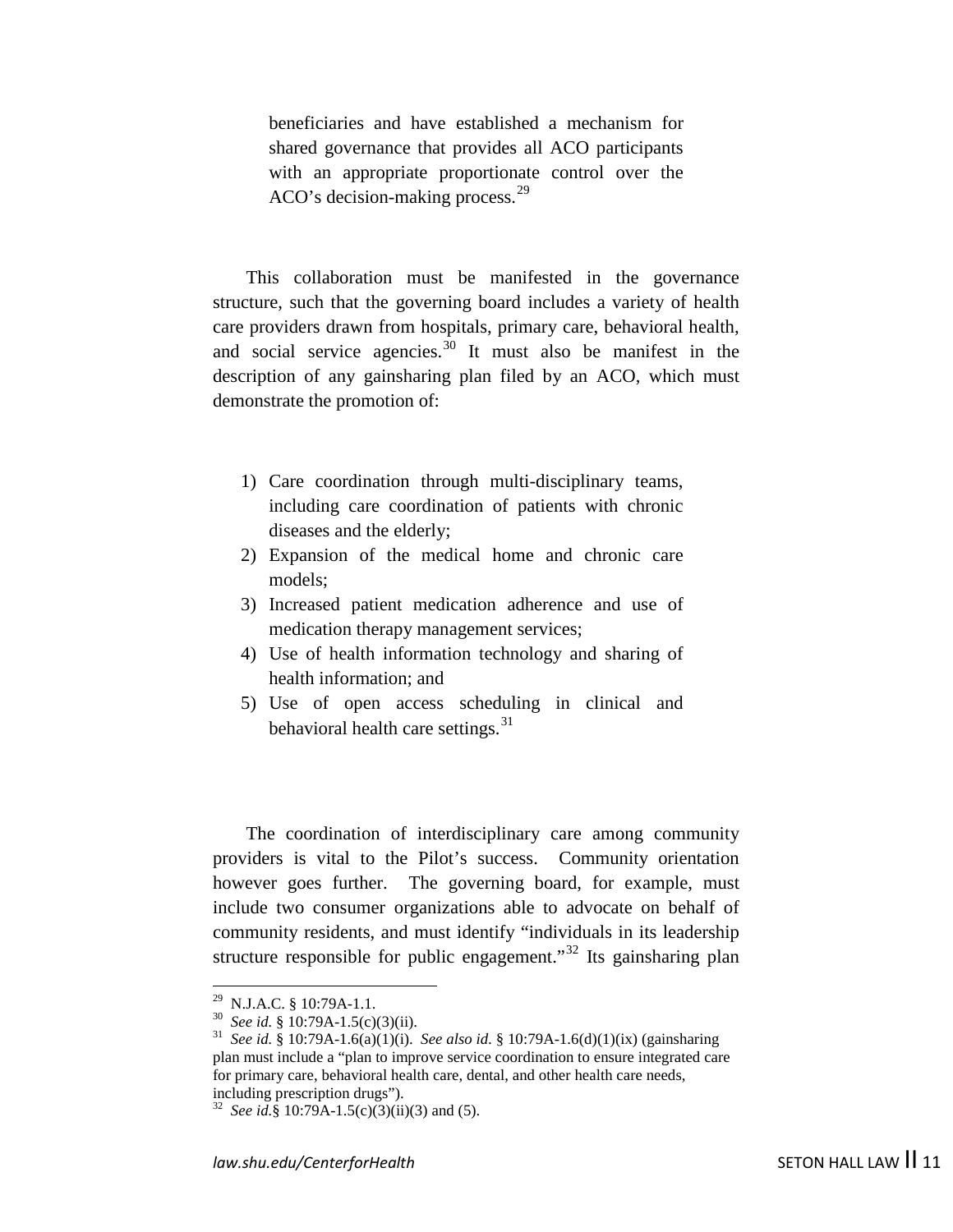must be "developed with community input,"<sup>[33](#page-11-0)</sup> and must be the subject of a public meeting at which the proposed gainsharing plan is discussed.<sup>34</sup> Both the governing board's composition and the board's decision-making process, then, must reflect roots in the community – and not only the community of health and service providers, but the community of patients and residents as well.

The complexity that has arisen since the passage of the Pilot legislation is the approval of New Jersey Medicaid's Comprehensive Waiver, through which nearly all Medicaid beneficiaries will be MCO members. The confluence of these two initiatives – the Medicaid ACO Pilot and the Medicaid Comprehensive Waiver – requires some adjustment. Both MCOs and ACOs work toward the delivery of coordinated care to Medicaid-eligible people. In our previous Report, we briefly described the relationship between MCOs and ACOs in New Jersey's Medicaid landscape,<sup>[35](#page-11-2)</sup> a task we return to here. The following section sets out the recent developments in Medicaid managed care nationally, and in New Jersey.

#### **III. MEDICAID MANAGED CARE**

#### **A. The Growth of Managed Care in Medicaid Nationally**

<span id="page-11-4"></span>The use of managed care in Medicaid got off to a rocky start. In the 1960s, Medicaid managed care was tainted by "illegal marketing, inadequate access, poor quality, and undercapitalized health plans."<sup>[36](#page-11-3)</sup> Increased state and federal regulatory oversight remedied many of these extreme initial difficulties, and in the 1970s and 1980s states began to experiment with greater use of managed care. The early target population for Medicaid managed care was children and their parents, and not the aged and people with disabilities, in part because the generally well parent and child

<span id="page-11-3"></span>

<span id="page-11-2"></span><span id="page-11-1"></span><span id="page-11-0"></span><sup>&</sup>lt;sup>33</sup> See id. § 10:79A-1.6(a)(1)(vi).<br><sup>34</sup> See id. § 10:79A-1.6(d)(9)(iii).<br><sup>35</sup> See Baseline Report, supra note [3,](#page-3-5) at 57-65.<br><sup>36</sup> Michael Sparer, *Medicaid managed care: Costs, access and quality of care*, 3 Robert Wood Johnson Foundation, Synthesis Project (Sept, 2012), *available at* http://www.rwjf.org/en/research-publications/find-rwjf-research/2012/09/medicaidmanaged-care.html.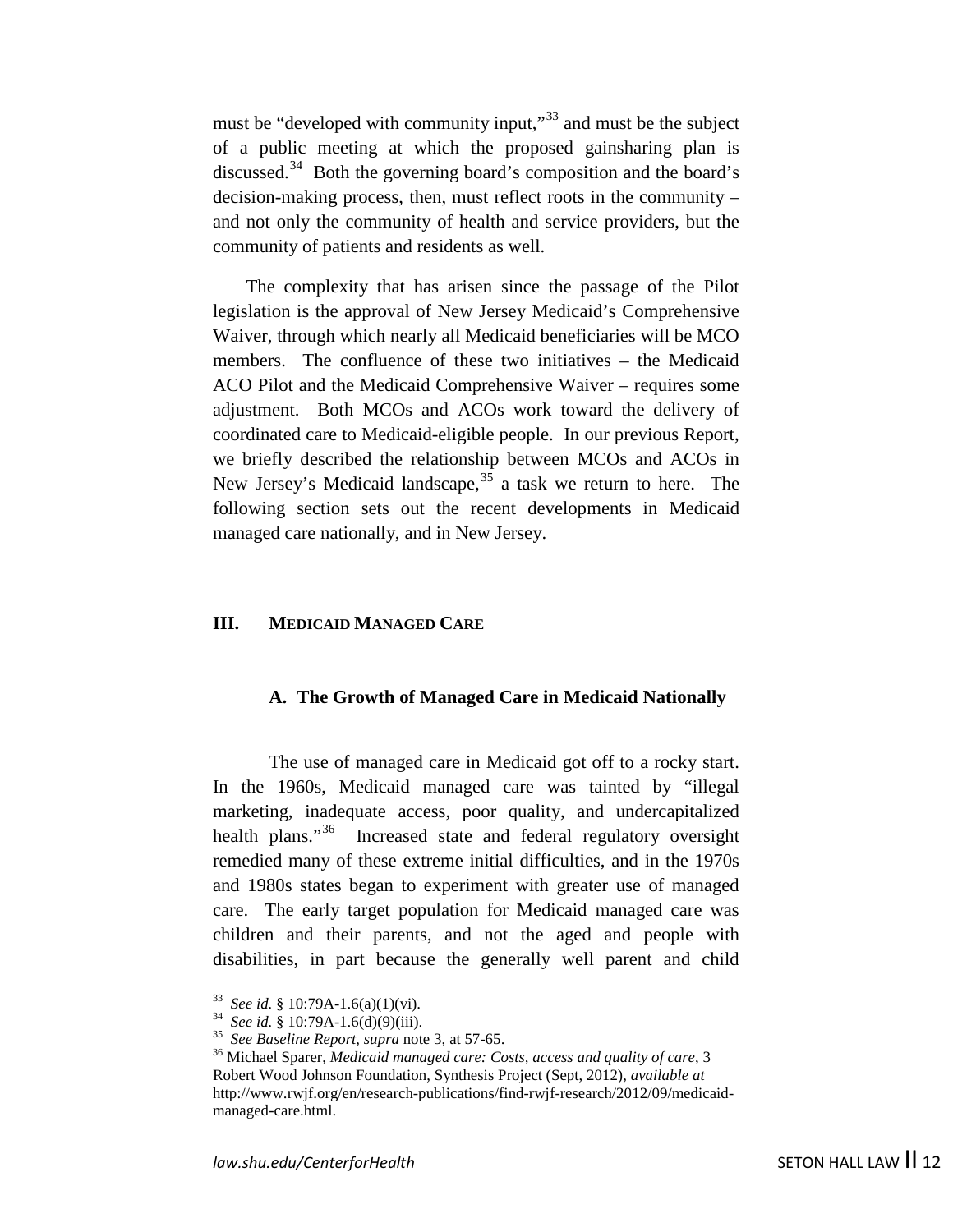<span id="page-12-7"></span><span id="page-12-0"></span>population most closely resembled the commercially insured population managed care plans were designed to cover. $37$  The resemblance was not perfect, however, and some problems persisted due in part to additional difficulties inherent in serving a poverty population with a cluster of co-occurring socioeconomic problems.<sup>[38](#page-12-2)</sup> Well into the 1990s, reviewers remained concerned that Medicaid managed care oversight failed to assure the proper balance of costsavings for state Medicaid programs and access to high-quality networks of providers for program participants.<sup>[39](#page-12-3)</sup>

With increased state experience with and oversight of Medicaid managed care, states and commentators became more hopeful that the goal of cost-containment and service enhancement could be realized. Between 1990 and 1995, states increased Medicaid managed care enrollment four-fold.<sup>40</sup> Consumer advocates shared the hope, in light of the very low provider reimbursement rates in many states' fee-for-service systems and the difficulties many Medicaid participants had gaining timely access to health care services. As consumer advocate Geraldine Dallek opined in 1996,

> <span id="page-12-6"></span>Indeed, Medicaid managed care may offer the last, best opportunity to provide integrated health care for the nation's poor. However, this opportunity will be wasted if states do not learn from their own and others states' experiences how to make managed care fill the promises made by Medicaid so many years ago.<sup>[41](#page-12-5)</sup>

Over time, Medicaid programs swept in the overwhelming majority of the low-risk Medicaid beneficiaries such as families with non-disabled children, and began to integrate a greater percentage of

<span id="page-12-1"></span> <sup>37</sup> *See* Embry Howell *et al., Medicaid and CHIP Risk-Based Managed Care in 20 States: Experiences over the Past Decade and Lessons for the Future*, at 2 Urban Institute (July 2012), *available at http://www.urban.org/publications/412617.html.* <sup>38</sup> See Marsha Gold et al., *Medicaid Managed Care: Lessons From Five States,* 

<sup>15:3</sup> HEALTH AFFAIRS 153, 153 (1996).

<span id="page-12-3"></span><span id="page-12-2"></span><sup>&</sup>lt;sup>39</sup> *See* U.S. GENERAL ACCOUNTING OFFICE, MEDICAID: STATES TURN TO MANAGED CARE TO IMPROVE ACCESS AND CONTROL COSTS, 4 GAO/HRD 93-46 (Mar. 1993). <sup>40</sup> See Gold et al., supra not[e 38,](#page-12-0) at 153.<br><sup>41</sup> Geraldine Dallek, *A Consumer Advocate On Medicaid Managed Care,* 15:3

<span id="page-12-5"></span><span id="page-12-4"></span>HEALTH AFFAIRS 174 (1996).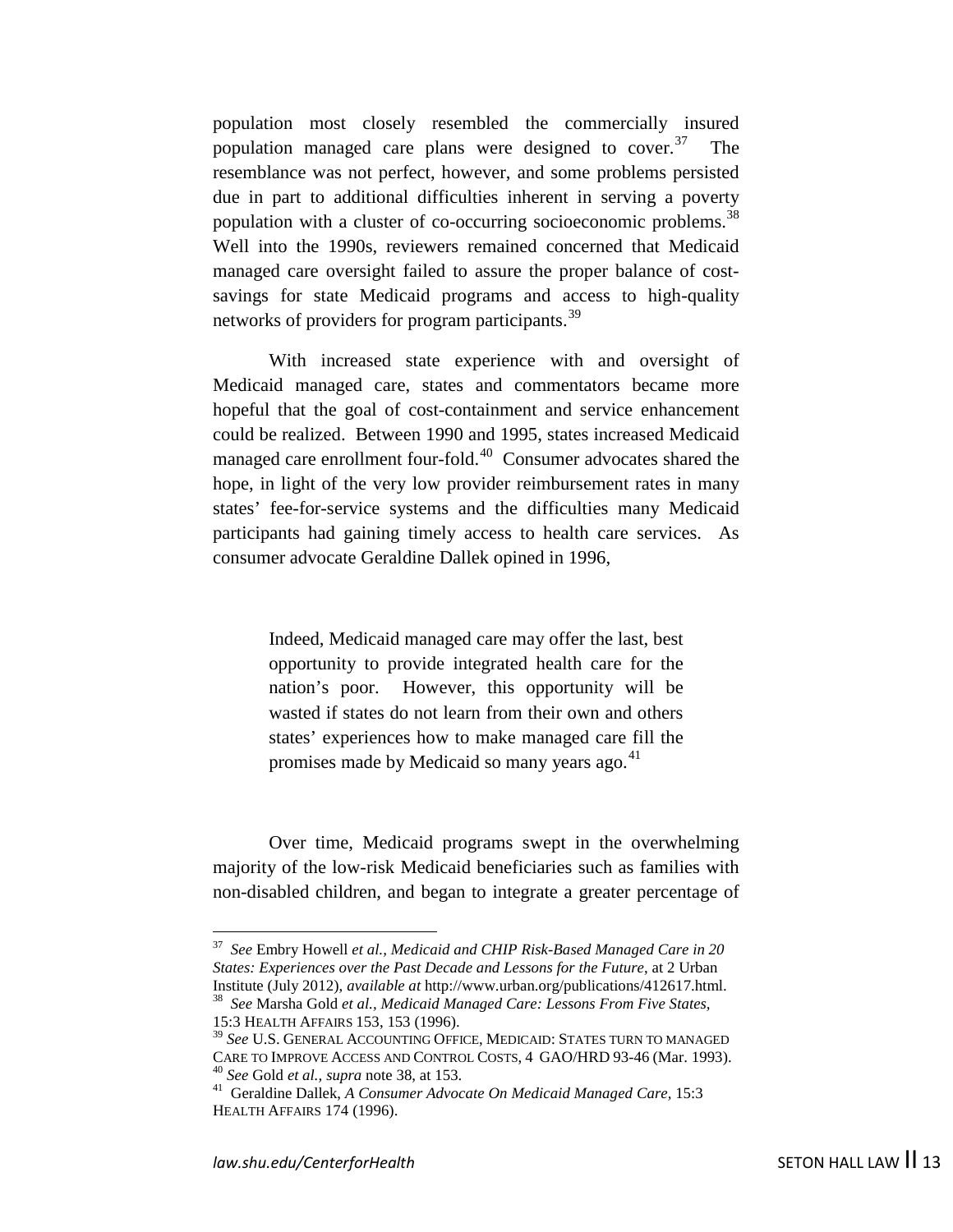those with chronic illnesses and disabilities, including the elderly. $42$ States hoped that plans' and regulators' increased experience with Medicaid managed care would permit MCOs to maintain appropriate provider networks, improve care coordination, and enhance care access within fiscally manageable limits.<sup>43</sup>

<span id="page-13-0"></span>But concerns remain on two fronts. The first concern is that the delivery of care to poverty populations is sufficiently different in some cases to call into question large managed care plans' ability to succeed with very poor, very vulnerable populations. As Michael Sparer has observed, "The health care delivery system for the poor is entrenched and decentralized, and health plans generally lack the leverage to ensure systemwide changes."[44](#page-13-3) And Geraldine Dallek has questioned the extent to which a shift to managed care can significantly shift a health care system that has historically underserved the poor: "Unfortunately, the move to Medicaid managed care also could result in the institutionalization of a separate and unequal system of care for Medicaid beneficiaries."<sup>[45](#page-13-4)</sup>

The second concern is that the increasing influx of the most vulnerable Medicaid beneficiaries – those with chronic illness and disability – into Medicaid managed care will challenge the plans' care delivery systems. At the heart of Medicaid managed care are tradeoffs among cost, quality, and access.<sup>46</sup> Shortages of specialty providers necessary for the care of these vulnerable populations long have been a concern in Medicaid managed care plans.<sup>[47](#page-13-6)</sup> In addition, new methods of caring for high-risk patients are still developing, and "we really need to learn more about how these plans handle long-term care and chronic illness, and the sicker and more frail populations."<sup>[48](#page-13-7)</sup> Notwithstanding these concerns, most states feel "an economic and political imperative<sup>",[49](#page-13-8)</sup> to expand Medicaid managed care, even while they work with plans to ensure that high-quality care is provided, and

<span id="page-13-2"></span><span id="page-13-1"></span><sup>42</sup>*See* Sparer, *supra* note [36,](#page-11-4) at 4. 43 *See id.;* John K. Iglehart, *Desperately Seeking Savings: States Shift More* 

<span id="page-13-4"></span>

<span id="page-13-6"></span><span id="page-13-5"></span>

<span id="page-13-7"></span>

<span id="page-13-3"></span>*Medicaid Enrollees To Managed Care,* 30 HEALTH AFFAIRS 1627, 1628 (2001).<br><sup>44</sup> Sparer, *supra* note [36,](#page-11-4) at 16<br><sup>45</sup> Dallek, *supra* note [41,](#page-12-6) at 176.<br><sup>46</sup> See Sparer, *supra* note 36, at 23.<br><sup>47</sup> See Howell *et al., supra* and CHIP Payment and Access Commission (MACPAC) and Executive Vice President of the Kaiser Family Foundation).

<span id="page-13-8"></span><sup>49</sup> Sparer, *supra* note [36,](#page-11-4) at 23.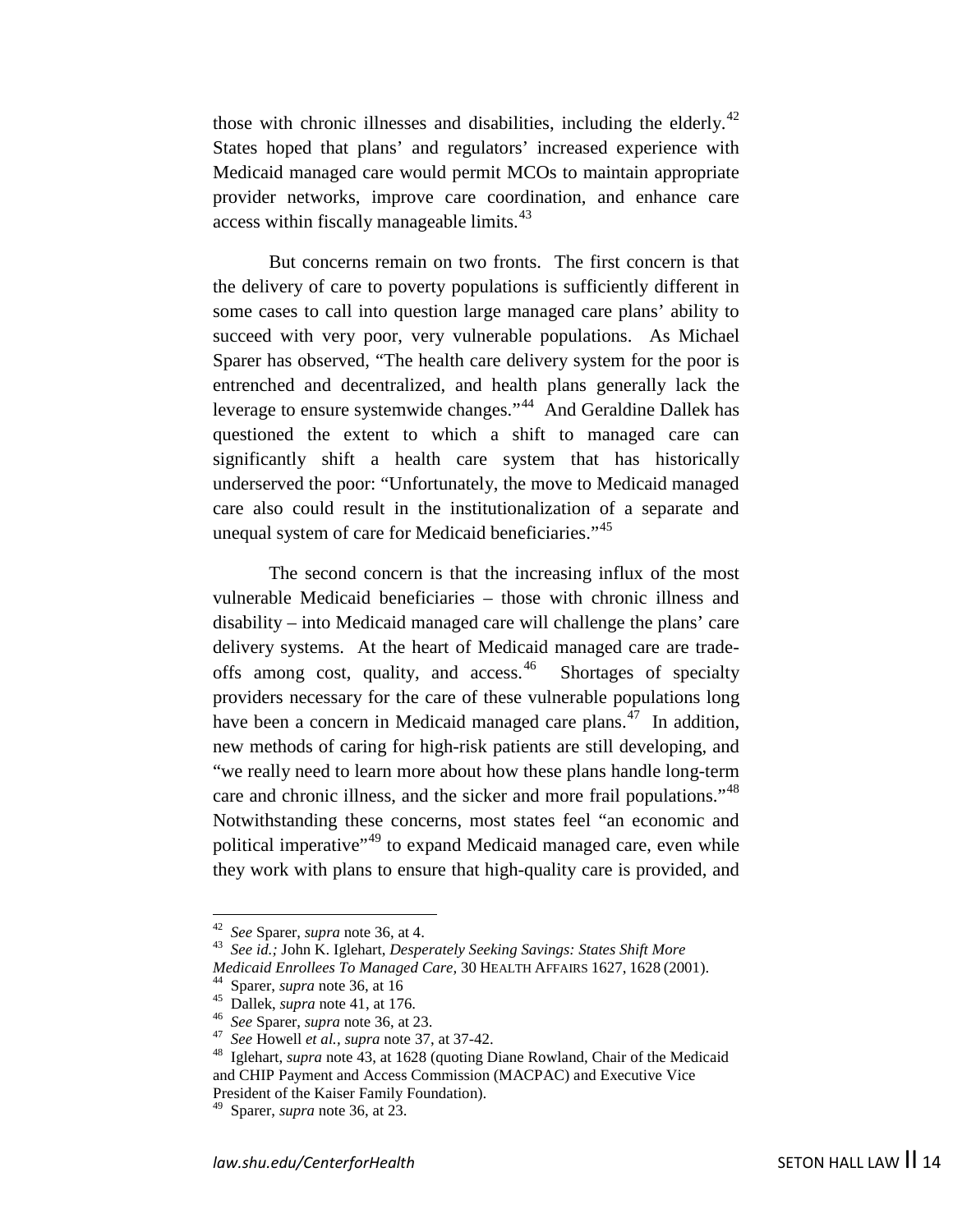that emerging methods of caring for vulnerable beneficiaries are adopted.<sup>[50](#page-14-0)</sup>

#### **B. New Jersey's Comprehensive Waiver**

On September 9, 2011, New Jersey sought a broad set of waivers from standard Medicaid principles. While the Comprehensive Waiver request included a number of components, a major aspect was its request for permission to move nearly all New Jersey Medicaid beneficiaries into managed care.<sup>[51](#page-14-1)</sup> New Jersey has been a leader in the expansion of Medicaid managed care; in 2011, approximately seventy-seven percent of New Jersey beneficiaries were enrolled in a managed care plan.<sup>52</sup> With the Comprehensive Waiver, New Jersey requested an expansion to additional populations, including the elderly, persons in long-term care, and people with disabilities who previously had participated in fee-for-service Medicaid.

The proposal opened with an explicit reference to the dual historic goals of Medicaid managed care: the improvement of care for beneficiaries, and gains in efficiency for the State:

> Over the past decade, the State of New Jersey's (State) NJ FamilyCare/Medicaid program has made tremendous progress in establishing a well-managed, efficient delivery system of care for acute/medical services. The State's managed care program has been recognized nationally for its early use of innovative approaches, such as health-based risk adjustments, health plan efficiency adjustments and overall use of

<span id="page-14-2"></span><span id="page-14-1"></span><span id="page-14-0"></span><sup>&</sup>lt;sup>50</sup> See Howell *et al., supra* note [37,](#page-12-7) at 63.<br><sup>51</sup> *Comprehensive Waiver, supra* note 7, at 1.<br><sup>52</sup> *See* U.S. Dep't of Health & Human Servs., Centers for Medicare & Medicaid Services, *Medicaid Managed Care Enrollment Report: Summary of Statistics as of July 1, 2011*, at 4 (2011), *available at* http://www.medicaid.gov/Medicaid-CHIP-Program-Information/By-Topics/Data-and-Systems/Medicaid-Managed-Care/Medicaid-Managed-Care-Enrollment-Report.html.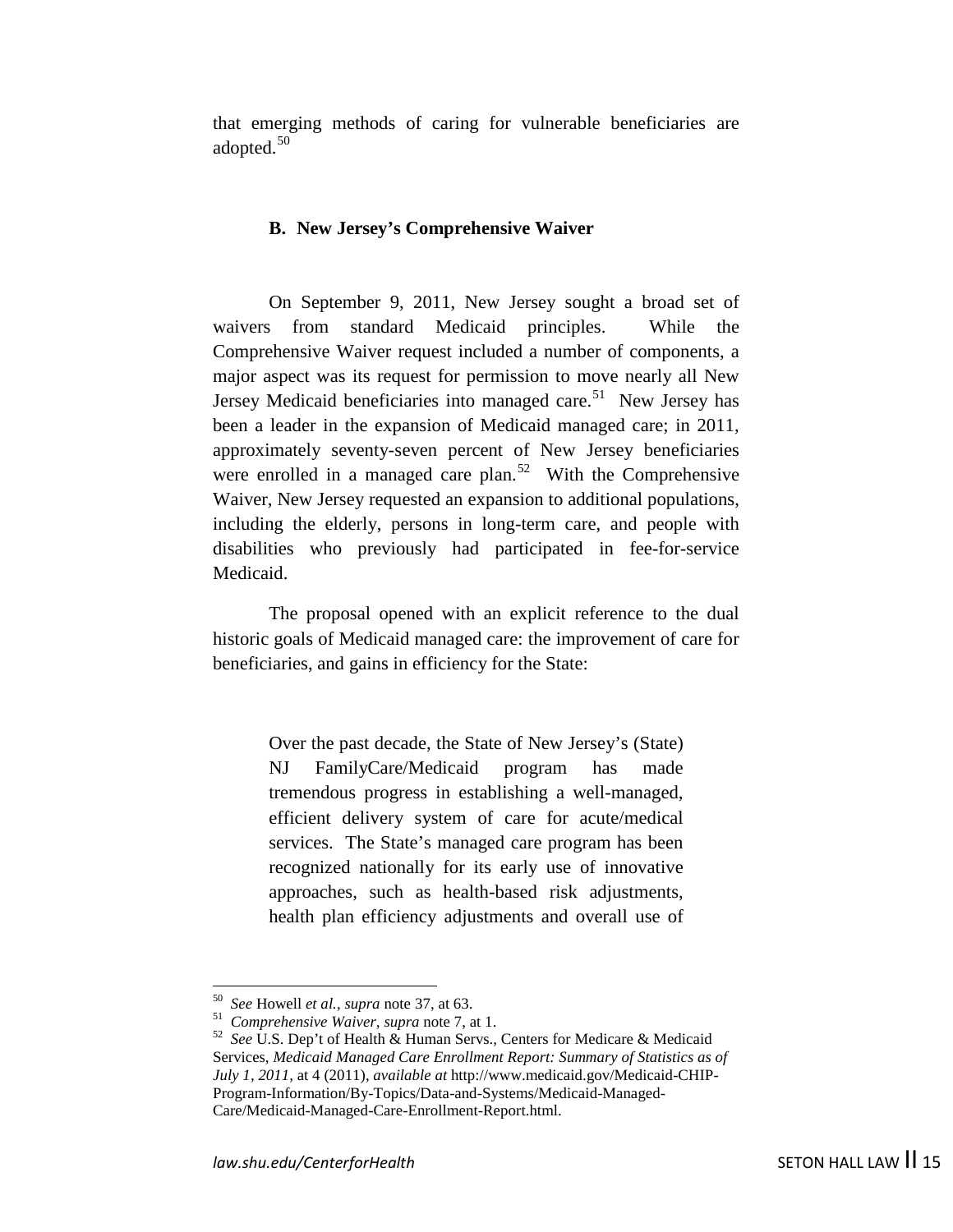health plan encounter data within the capitation ratesetting process.

Today, however, much of the State Medicaid program remains outside of this efficient delivery system of care and is instead an unmanaged fee-for-service (FFS) delivery system. There are some features of managed care under FFS programs that include utilization and care management without the financial incentives of at risk managed care. Given the reality of the State's budget, the current program is not sustainable and does not best meet the needs of the individuals it serves. Successful expansion of delivery system care innovations to the services and populations that are presently covered under FFS will pave the way for better care, additional savings and management opportunities.[53](#page-15-0)

The waiver application argued that a benefit of the approval of the Comprehensive Waiver would be that it would enhance the State's "flexibility to define who is eligible for services, the benefits they receive and the most cost-effective service delivery and purchasing strategies."<sup>[54](#page-15-1)</sup>

The application further argued that it would permit greater care coordination than that provided under fee-for-service Medicaid.<sup>[55](#page-15-2)</sup> With respect to those dually eligible for Medicare and Medicaid, for example, the application assured that the State would require that participating managed care organizations adopt innovative care coordination methods:

> Many of the dual eligibles are chronically ill, seriously disabled, or both. Complex health care needs require access to an integrated system where the delivery of care is approached from a health home that promotes care management. Effective July 1, 2011, MCOs in

<span id="page-15-0"></span><sup>53</sup>*Comprehensive Waiver*, *supra* note **Error! Bookmark not defined.**[7,](#page-4-4) at 1. <sup>54</sup>*Id.* at 2. <sup>55</sup>*Id*. at 64.

<span id="page-15-1"></span>

<span id="page-15-2"></span>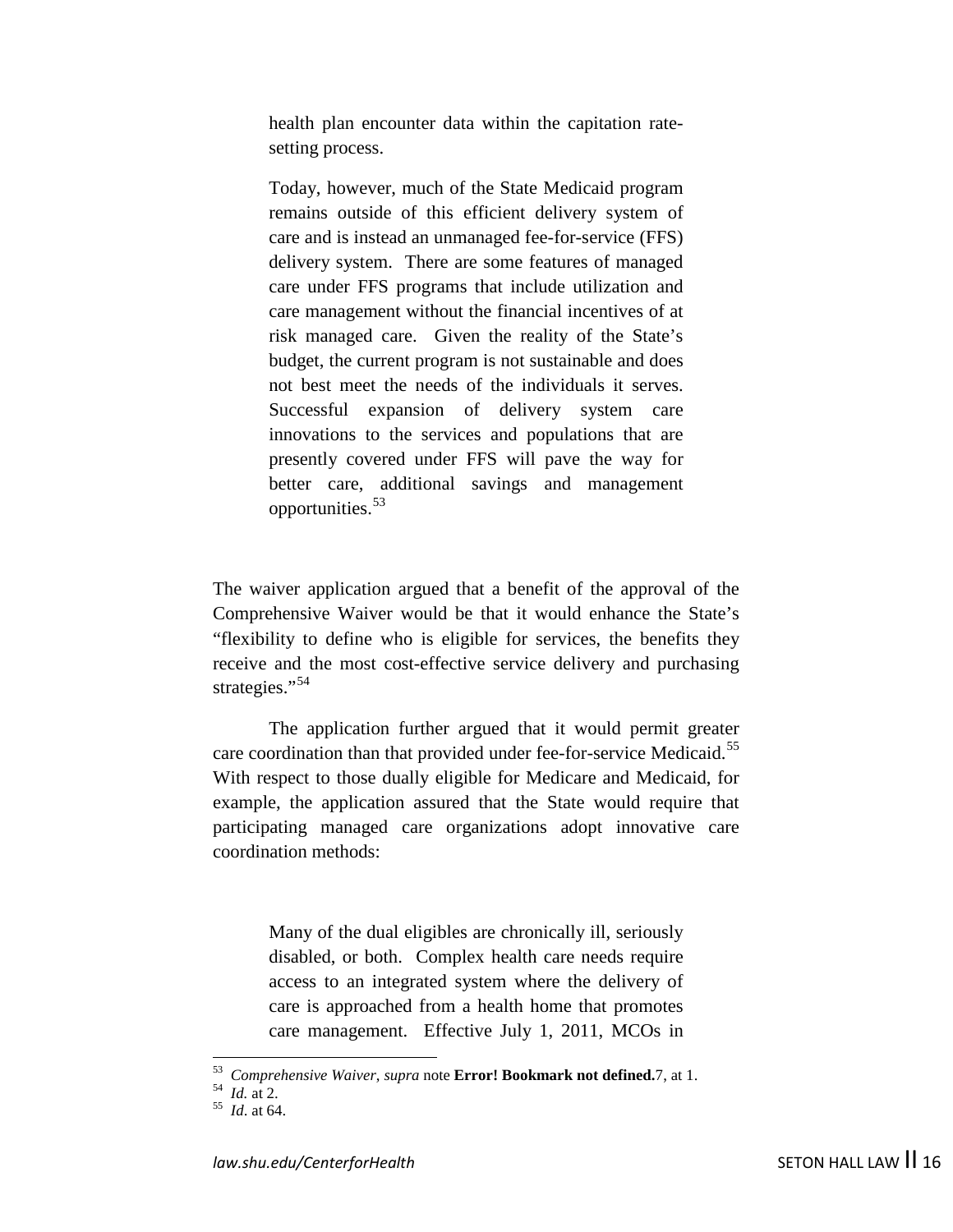the State are required to participate in health homes. . .

. Integrating care has the potential to greatly contribute to quality improvements and potential savings which could be reallocated to better meet the needs of the dual eligibles.<sup>[56](#page-16-0)</sup>

The application also argued that further employment of innovative integrated care models supports the grant of the Comprehensive Waiver. In addition to the requirement that MCOs develop medical home pilots,<sup>57</sup> it argues for the benefits of the Medicaid ACO Pilot as a means of improving care within the system created by the Comprehensive Waiver:

> ACOs [share the goals of home health pilots of] improving the quality of care delivered to patients through implementation of patient focused care planning activities that are coordinated by providers who are held accountable for the cost and outcomes of care. Ultimately, ACOs provide for greater alignment of provider incentives throughout the health delivery system by implementing a transparent process to measure performance of the participating providers and to incent efficient service delivery through a model of shared savings.<sup>[58](#page-16-2)</sup>

<span id="page-16-5"></span>New Jersey's application was approved in most respects, and in all respects relevant to this Report, in a letter dated October 2, 2012 for the time period October 1, 2012 to June 30, 2017.<sup>59</sup> The approval was subject to "special terms and conditions" on a number of issues,  $60$ some of them relevant to this Report, as is described in Section IV

<span id="page-16-2"></span><span id="page-16-1"></span>

<span id="page-16-3"></span>

<span id="page-16-0"></span><sup>&</sup>lt;sup>56</sup> *Id.* at 65.<br><sup>57</sup> *Id.* at 73.<br><sup>58</sup> *Id.* at 76.<br><sup>59</sup> *See* Waiver Approval Letter, *supra* note 7.

<span id="page-16-4"></span><sup>&</sup>lt;sup>60</sup> See id. at 4 (citing to Special Terms and Conditions ("STC") accompanying the Waiver Approval Letter, *see supra* note [7\)](#page-4-4).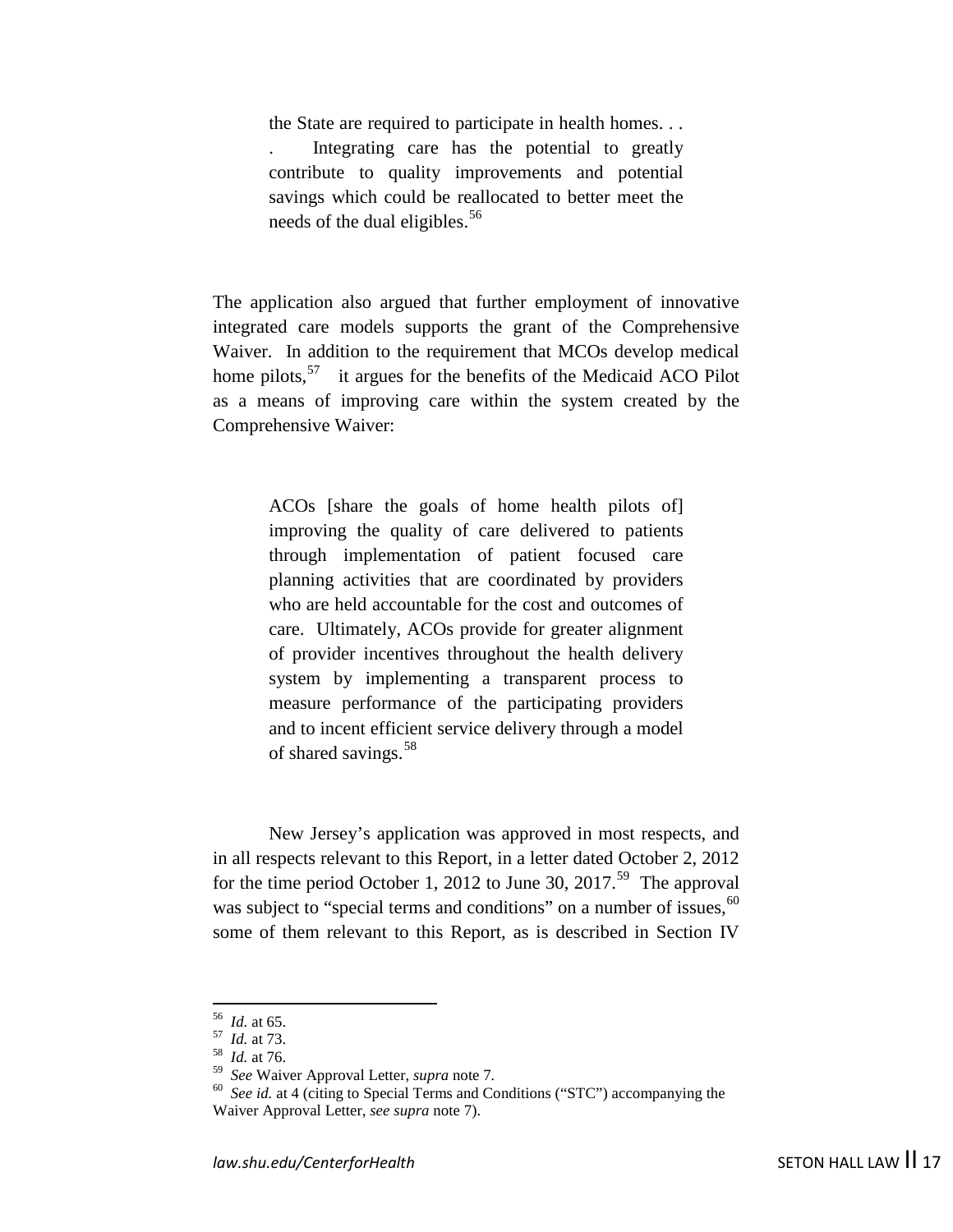below. The next Section describes a melding of the missions of Medicaid managed care and Medicaid ACOs.

# **IV. DEVELOPING MISSION OF MEDICAID ACOS: COMPLEMENTARY WITH MEDICAID MCOS**

# **A. Medicaid ACOs and Community-based Population Health**

New Jersey is one of many states that has initiated experiments with Medicaid ACOs. A recent study reports that "at least 9 states have approved and adopted an accountable care model for providing care to their Medicaid beneficiaries."[61](#page-17-0) At a quite general level, states have similar goals in adopting ACO programs:

> <span id="page-17-3"></span>ACO arrangements could . . . help Medicaid achieve better-coordinated care that effectively supports complex health needs for some of the most vulnerable patient populations. . . . ACOs can potentially improve beneficiaries' health through better support for quality care and coordination, while states may see reduction in overall costs as the health care system moves toward greater value.<sup>[62](#page-17-1)</sup>

Minnesota's Medicaid ACO project, for example, was created by its legislature in 2010 as a demonstration project. $63$  The demonstration, like New Jersey's, has the goals to "enhance primary care as well as care coordination while integrating acute and long term care with

<span id="page-17-0"></span> <sup>61</sup> S. Lawrence Kocut *et al., Early Experiences with Accountable Care in Medicaid: Special Challenges, Big Opportunities,* 16 POPULATION HEALTH MANAGEMENT S-4, S-6 (2013).<br><sup>62</sup>*Id.* <sup>63</sup> MINN. STAT. § 256B.0755.

<span id="page-17-2"></span><span id="page-17-1"></span>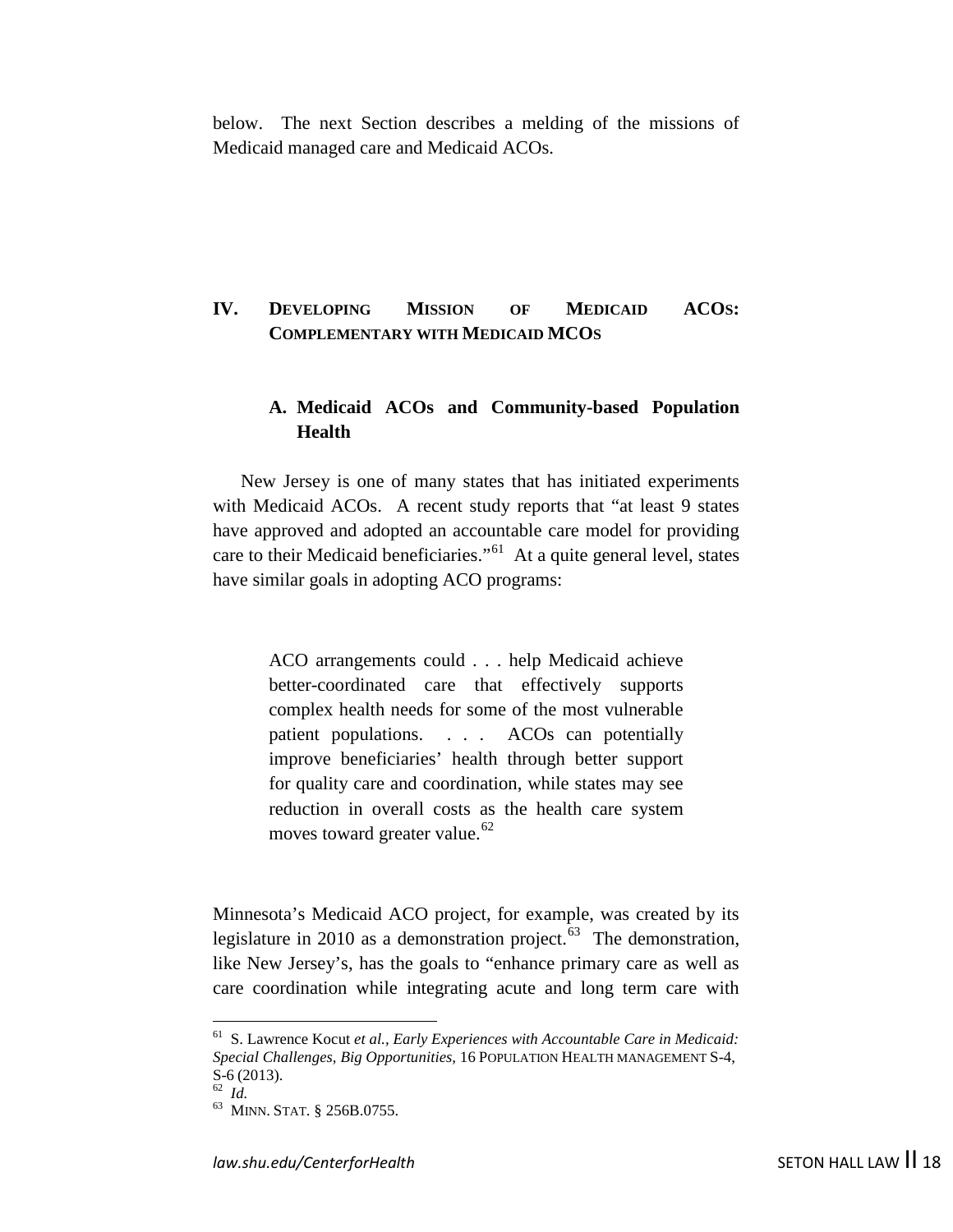social support services, all of which are expected to reduce costs."<sup>[64](#page-18-0)</sup> Similarly, Colorado's Accountable Care Collaborative has four main goals that are quite similar to New Jersey's:

- 1) Ensure access to a focal point of care or medical home;
- 2) Coordinate medical and non-medical care and services;
- 3) Improve member and provider experiences; and
- 4) Provide the necessary data to support these goals and move them forward.<sup>[65](#page-18-1)</sup>

A feature of many Medicaid ACO projects that makes them stand out, however, and that establishes their value in advancing quality and efficiency in Medicaid care, is their strong community orientation. As we describe above, New Jersey's Medicaid ACOs are distinguished from Medicare and commercial ACOs in their community-based population health focus, and are therefore rooted in their patients.<sup>66</sup> Like New Jersey's ACOs, many states, including Colorado, Oregon, Iowa, and Vermont, require that their Medicaid ACOs have a community, population health focus.<sup>67</sup> This community orientation was recently described by advocates of localized attention

medication therapy management services;

<span id="page-18-0"></span> <sup>64</sup> Jennifer N. Edwards, *Health Care Payment and Delivery Reform in Minnesota Medicaid* 3 (The Commonwealth Fund Mar. 2013), *available at* http://www.commonwealthfund.org/publications/case-studies/2013/mar/minnesotamedicaid-payment. *Cf.* N.J. STAT. ANN. § 30:4D-8.1(1)(d) (Medicaid ACO advanced to facilitate improved access to primary care, coordinated care for people

<span id="page-18-1"></span><sup>&</sup>lt;sup>65</sup> Colorado Department of Health Care Policy and Financing, Accountable Care Collaborative: Legislative Request for Information #2 (Nov. 1, 2013), *available at* http://www.colorado.gov/cs/Satellite/HCPF/HCPF/1251647685492. These goals are quite similar to those set out in New Jersey's regulations for New Jersey's Medicaid ACOS, as is described in Section II above:

<sup>1)</sup> Care coordination through multi-disciplinary teams, including care coordination of patients with chronic diseases and the elderly;

<sup>2)</sup> Expansion of the medical home and chronic care models; 3) Increased patient medication adherence and use of

<sup>4)</sup> Use of health information technology and sharing of health information; and

<sup>5)</sup> Use of open access scheduling in clinical and behavioral health care settings.

N.J.A.C. § 10:79A-1.6(a)(1)(i); *see* text accompanying *supra* note [31.](#page-10-4) 66 *See* text accompanying *supra* notes 17-25. 67 Kocut *et al.*, *supra* note [61,](#page-17-3) at S-7 – S-9.

<span id="page-18-3"></span><span id="page-18-2"></span>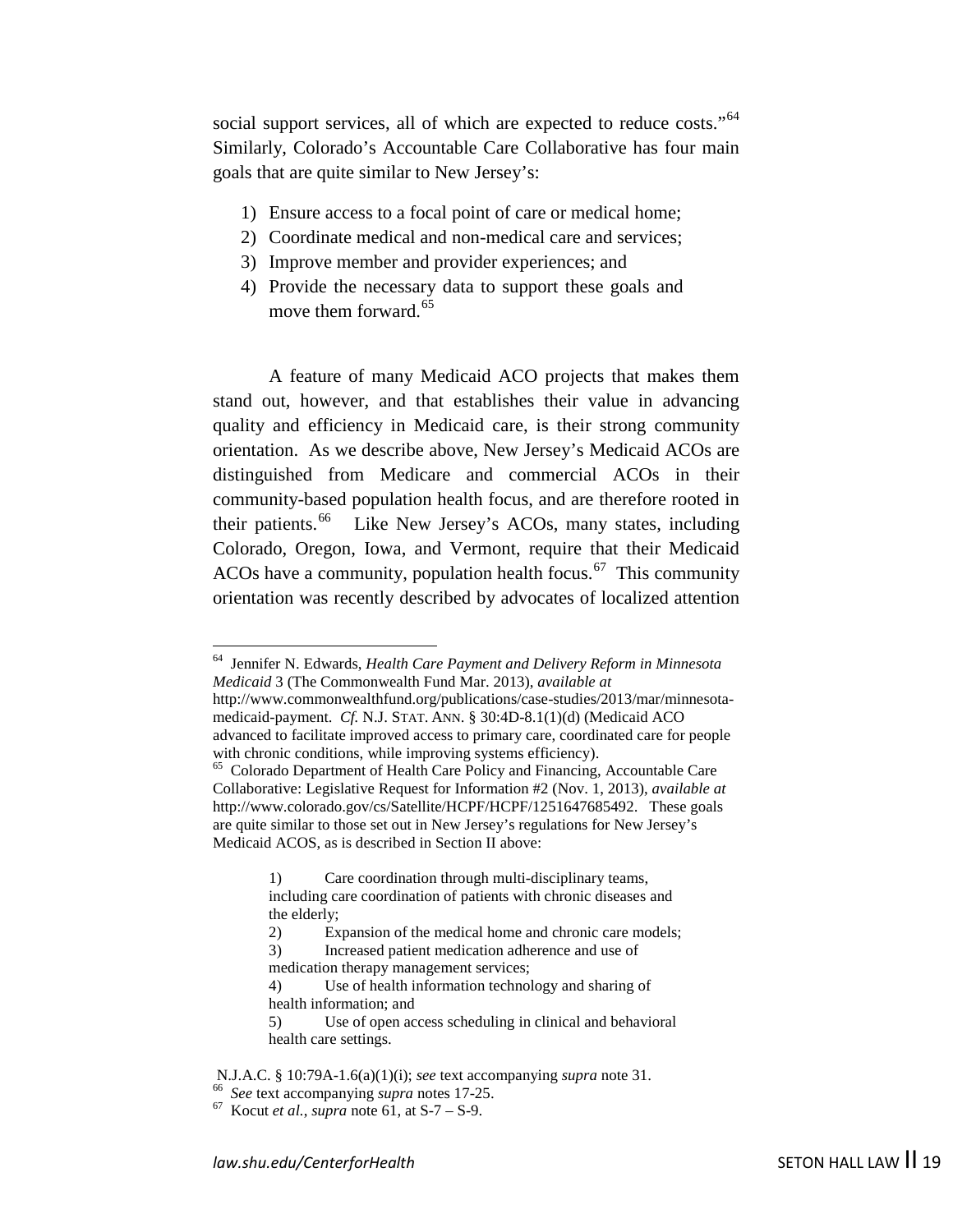to the health needs of residents, with attention to making improvements in socioeconomic conditions harmful to heath as well as improving facilities for addressing sickness when it occurs:

> [New community-based organizations] could build on existing community or regional multi-stakeholder organizations and/or initiatives. They would need to have not only the charge of the Triple Aim but also a carefully defined geographic focus, a portfolio of projects that address population health and health care reform, and sustainable funding. Their purpose would be to build understanding of the problems and create interventions to move the focus from health care to health based on a community's vision and goals.<sup>[68](#page-19-0)</sup>

Why is this geographic orientation so important in poverty communities? The health status of populations is in part a factor of access to health care, but it also is a function of the socioeconomic and ecological conditions where residents live; the social determinants of health statistically swamp medical issues from a causal perspective.[69](#page-19-1) The physical, economic, and social structure of a community can play a role in determining health status. Health care providers are aware of these effects, but to address them they need community organizations to assist them:

> In low-income populations, poor health outcomes are often driven by poverty and related social issues, including unstable housing and employment, problems getting transportation, and insufficient access to a nutritious diet. A recent survey found that physicians believe that unmet social needs directly lead to

<span id="page-19-0"></span> <sup>68</sup> Sanne Magan *et al., Achieving Accountability for Health and Health Care,*  MINNESOTA MEDICINE, Nov. 2012, at 37, 38, *available at*

<span id="page-19-1"></span> $h^{69}$  *See* RICHARD WILKERSON, THE IMPACT OF INEQUALITIES (2005); David R. Williams & Pamela Breboy Jackson, *Social Sources of Racial Disparity in Health,*  24 HEALTH AFFAIRS 325 (2005); David Mechanic, *Rediscovering the Social Determinants of Health,* 19 HEALTH AFFAIRS 269 (2000).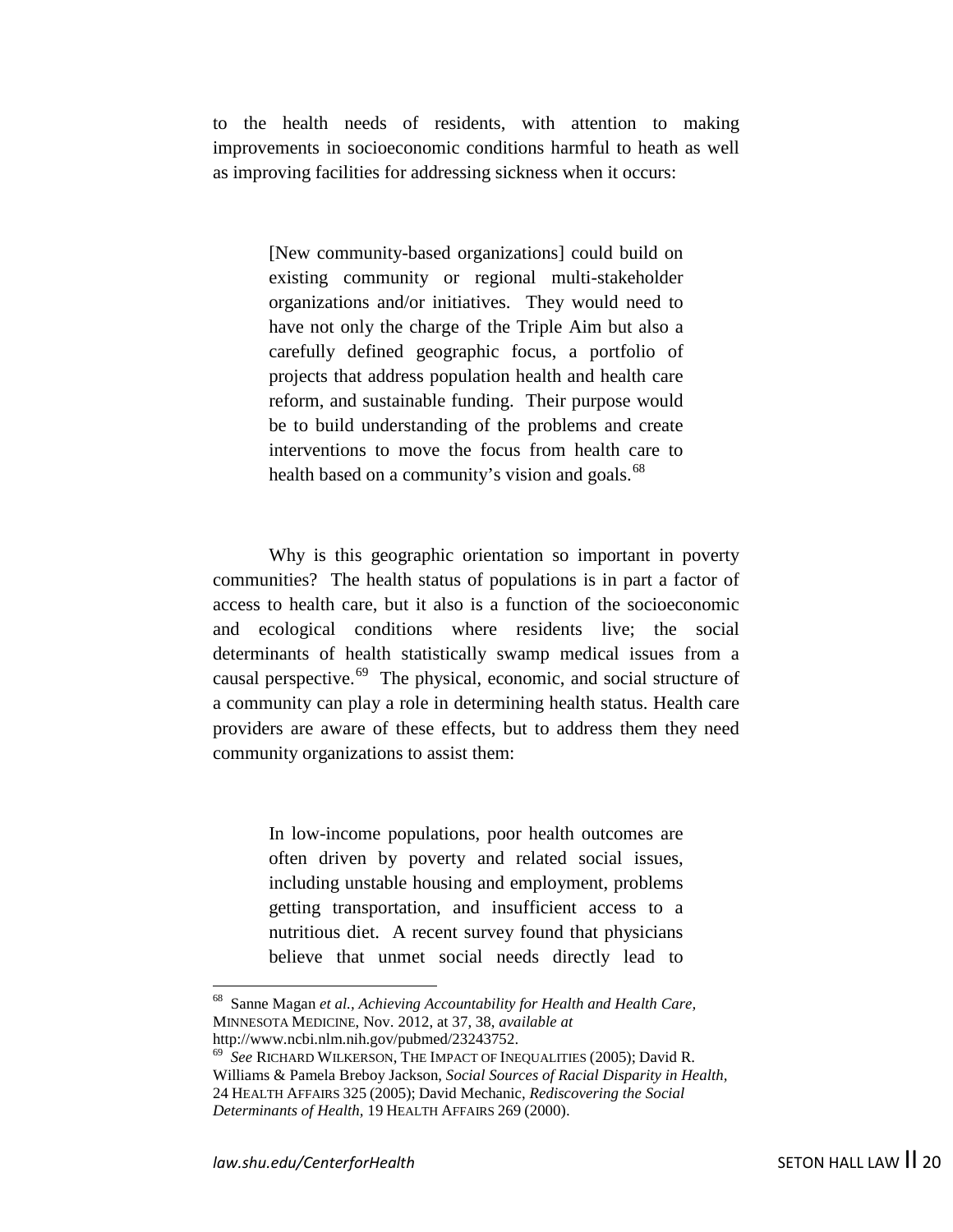compromised health status, but do not feel confident in their capacity to help their patients meet those needs.<sup>[70](#page-20-0)</sup>

Medicaid ACOs rooted in the community will not solve the broad range of issues resulting from poverty. But, with "placebased $^{71}$  $^{71}$  $^{71}$  community involvement in their organization and management, $^{72}$  $^{72}$  $^{72}$  Medicaid ACOs have the opportunity to both understand the region's often-fragmented care delivery system and also to build into health promotion and care systems a deep understanding of the context in which illness arises and health can flourish. This community orientation is significant for purposes of this Report, as it picks up a thread from the discussion of Medicaid managed care in the previous Section.

# **B. Building on Strengths: Medicaid ACOs and Managed Care**

As New Jersey's Medicaid ACOs prepare to begin operations,<sup>[73](#page-20-3)</sup> a key issue in the success of the Pilot will be the relationship between the ACOs and the Medicaid MCOs.<sup>74</sup> The need for mechanisms to structure the partnership between MCOs and ACOs arises due to the different and complementary competencies of the two sets of organizations. Medicaid MCOs have the potential to provide very valuable services by, among other things, improving the

<span id="page-20-0"></span><sup>70</sup> MCGINNIS & SMALL, *supra* note 19, at 3 (citation omitted). 71 *See* Charles Bruner & Amy Fine, *Going Beyond Coverage to Improve* 

<span id="page-20-1"></span>*Community Health,* Center for the Study of Social Policy, Mar. 2012, *available at* http://www.acalibrary.org/home/community-health-aca-place-based-initiatives-and-

<span id="page-20-2"></span>prevention.<br><sup>72</sup> *See supra* Section II (describing the community orientation of New Jersey's Medicaid ACO Pilot). *See also* Alexis Skoufalos & Kate Cecil, *The Journey to Creating Safety Net Accountable Care in New Jersey,* 16 POPULATION HEALTH MANAGEMENT S-12, S-15 (2013) ("The optimal vision for the [New Jersey Medicaid ACO Pilot] is highly community oriented and based on a shared governance model, wherein those who receive the services have an important voice. In contrast, other models are more technocratic (governance through decision making by experts), which has the potential to create tension.").

<span id="page-20-3"></span><sup>&</sup>lt;sup>73</sup> This Report is being drafted as the regulatory deadline for the initiation of the three-year pilot period for New Jersey's Medicaid ACOs approaches. *See* N.J.A.C. § 10:79A-1.5(a)(4) (certification for application for participation due 60 days after the regulations' effective date, *i.e.*, July 7, 2014).

<span id="page-20-4"></span><sup>&</sup>lt;sup>74</sup> See Baseline Report, *supra* note [3,](#page-3-5) at 57-65.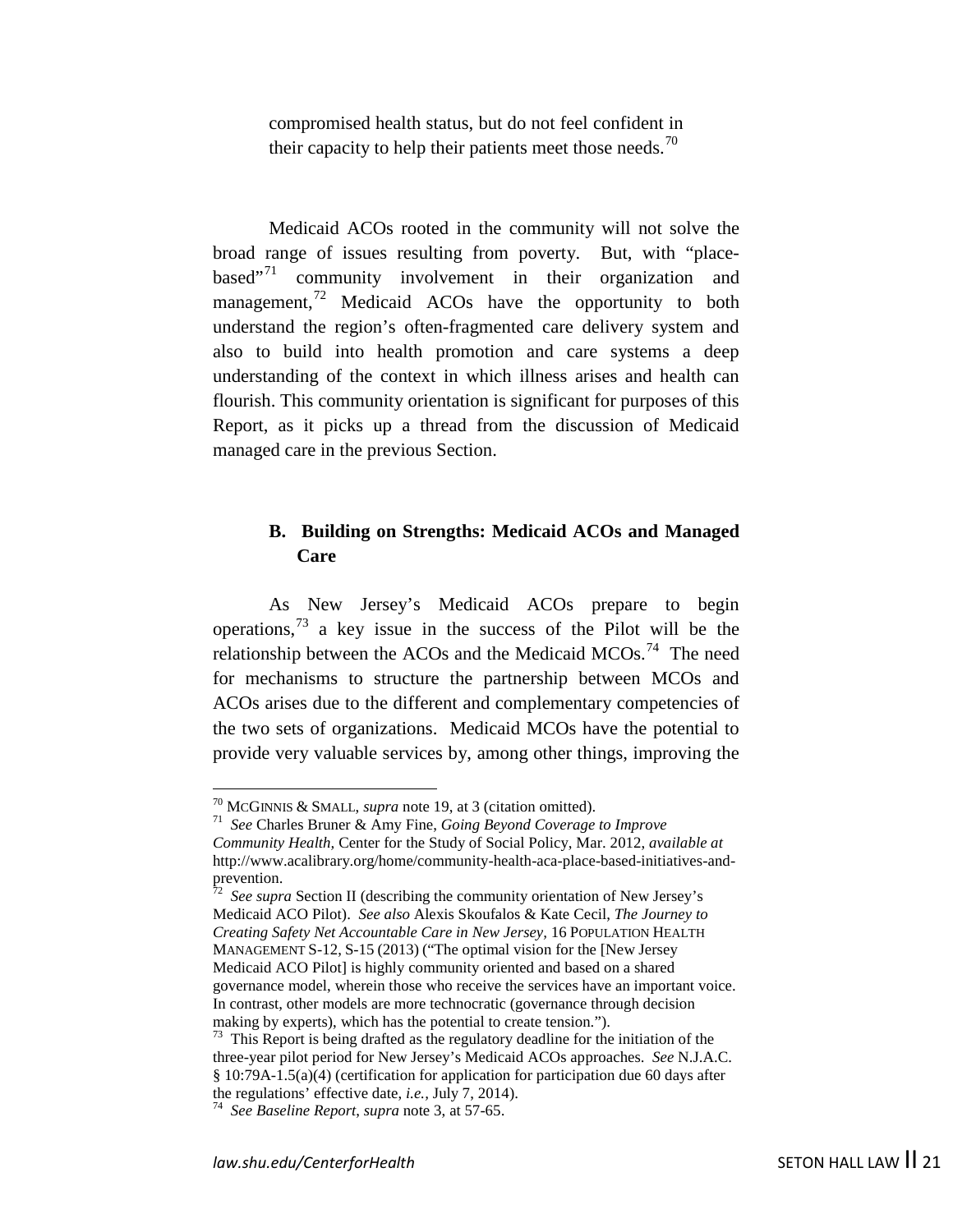network of health care providers available to Medicaid recipients. Decades of inattention to provider reimbursement rates and provider services left some states bereft of a Medicaid provider network worthy of the name. Medicaid MCOs have the capacity to assemble a suitable network through the use of quality metrics and patient satisfaction data.<sup>[75](#page-21-0)</sup> They also can create the opportunity for the provision of acceptable provider reimbursement by skillfully guiding utilization to encourage the use of preventive and efficient services in favor of more expensive care.<sup>[76](#page-21-1)</sup> They have the "back office" capacity for such administrative management and for the oversight of billing and claims payment.

ACOs in their current form in New Jersey and elsewhere are not capable of providing such large scale, sophisticated health finance and care management roles.<sup>77</sup> They are, however, perfectly suited to the provision of coordinated care to vulnerable populations in discrete communities.<sup>[78](#page-21-3)</sup> The two roles nest; MCOs are expert at system-wide management of provider networks and claims management, and ACOs are ideally situated to provide intensive services sensitive to the nature of the local delivery system's pathways, and, more significantly, the community's social, ecological, and economic circumstances.[79](#page-21-4)

As we noted in our first Report, commentators have suggested that the two respective competencies of ACOs and MCOs could be fruitfully merged:

> Under a hybrid model MCOs and providers partner to jointly meet ACO core capabilities, dividing responsibilities based on their respective strengths. Health plans continue to perform compliance, state rate setting, and contracting functions and develop payment

<span id="page-21-4"></span><span id="page-21-3"></span><span id="page-21-2"></span>

<span id="page-21-1"></span><span id="page-21-0"></span><sup>&</sup>lt;sup>75</sup> See Sparer, *supra* note [36,](#page-11-4) at 15-16.<br><sup>76</sup> Id. at 11-12.<br><sup>77</sup> See MCGINNIS & SMALL, *supra* note [19,](#page-7-11) at 7.<br><sup>78</sup> See supra Section IV(A).<br><sup>79</sup> This is, of course, something of an overstatement. Some MCOs have investe significant time and energy into sophisticated care management services, and over time ACOs may develop the capacity independently to bear risk. But the relative allocation of competencies holds, in large part because the primary tasks of the MCOs require substantial scale, and the primary tasks of the ACOs require deep community involvement on a more modest geographic scale.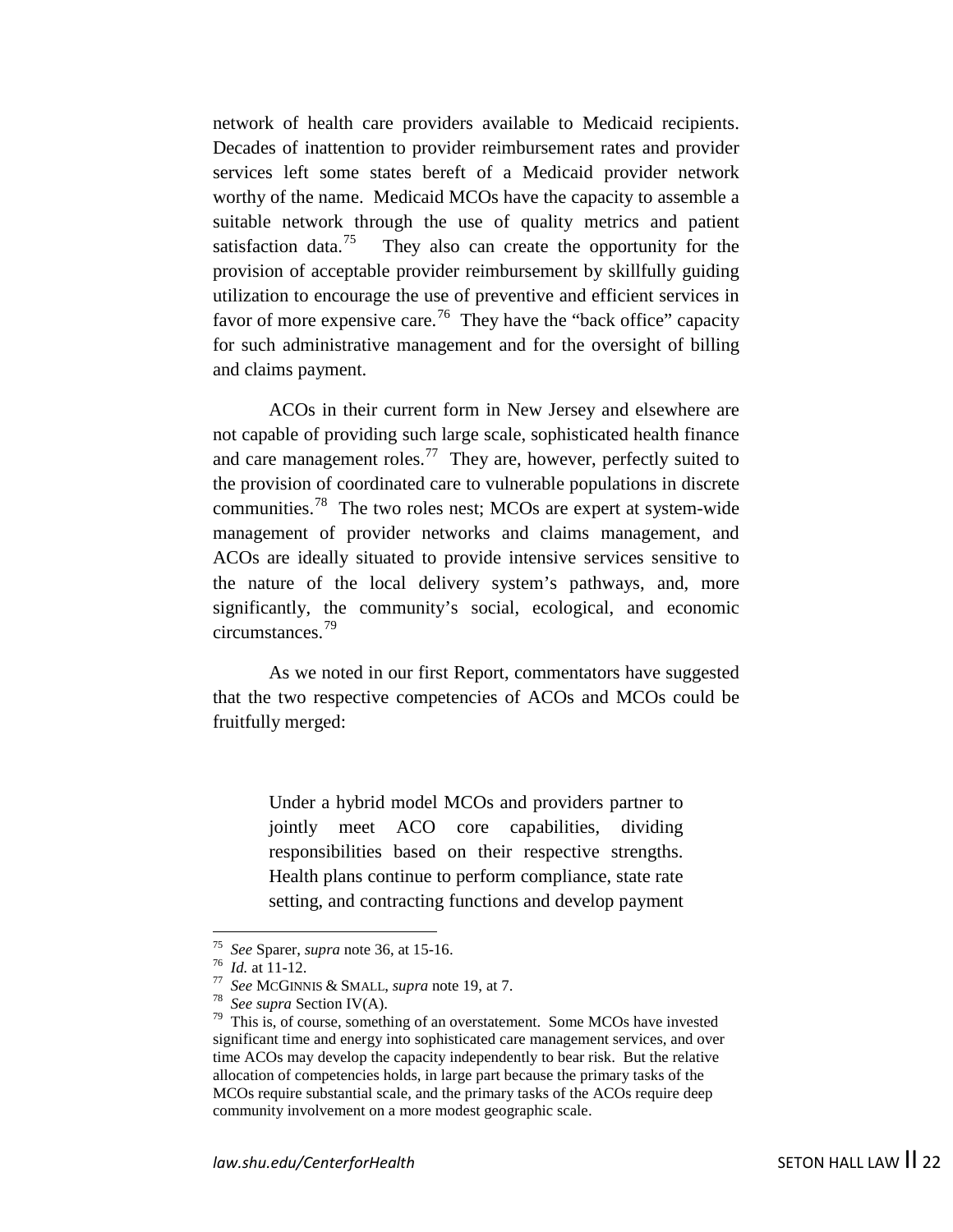models. Plans deliver additional support to providers through encounter and claims reporting, analytics/informatics, project management, and investment capital. . . . This model can tap the strengths of both MCOs and providers. Intensive care coordination and management are essential ACO functions and, many would argue, can only be done at the local provider and community level.<sup>[80](#page-22-0)</sup>

This merger of the two functions has attractions, as it would allow close interaction between the two pieces of the coordinated care puzzle. Such a merger is mildly problematic under the current New Jersey Medicaid ACO Pilot law, as the governance requirements are quite clear that the leadership of Medicaid ACOs must comprise community representatives, providers, and social service agency representatives. $81$  It is certainly conceivable that partnerships between ACOs and MCOs could nevertheless be created to merge their competencies.

Well short of such a merger of function is a fruitful, if minimalist, way to think of the relationship between Medicaid ACOs and MCOs. ACOs could serve as subcontractors for MCOs, taking on services that their close community ties and intensive care coordination missions suggest. This means of collaboration could be thought of as a "'business to business' model."[82](#page-22-2) This subcontractor model has already been adopted by MCOs and some of the organizations that will become Medicaid ACOs, and further mutually advantageous arrangements are likely to be struck in the future.

What of the Legislature's original vision of Medicaid ACO activity? The Medicaid ACO Pilot legislation anticipated that participants in Medicaid ACOs would obtain financial support in two ways. First, to the extent the participants provide Medicaidreimbursable services, they would continue to receive their provider reimbursements as before, either from New Jersey Medicaid (for feefor-service patients) or from an MCO (for patients covered by a

<span id="page-22-1"></span>

<span id="page-22-0"></span><sup>&</sup>lt;sup>80</sup> *See* MCGINNIS & SMALL, *supra* note [19,](#page-7-11) at 6-7.<br><sup>81</sup> *See* N.J. STAT. ANN. § 30:4D-8.4(c)(2) (setting out required governing board composition).

<span id="page-22-2"></span><sup>&</sup>lt;sup>82</sup> See MCGINNIS & SMALL, *supra* note [19,](#page-7-11) at 11.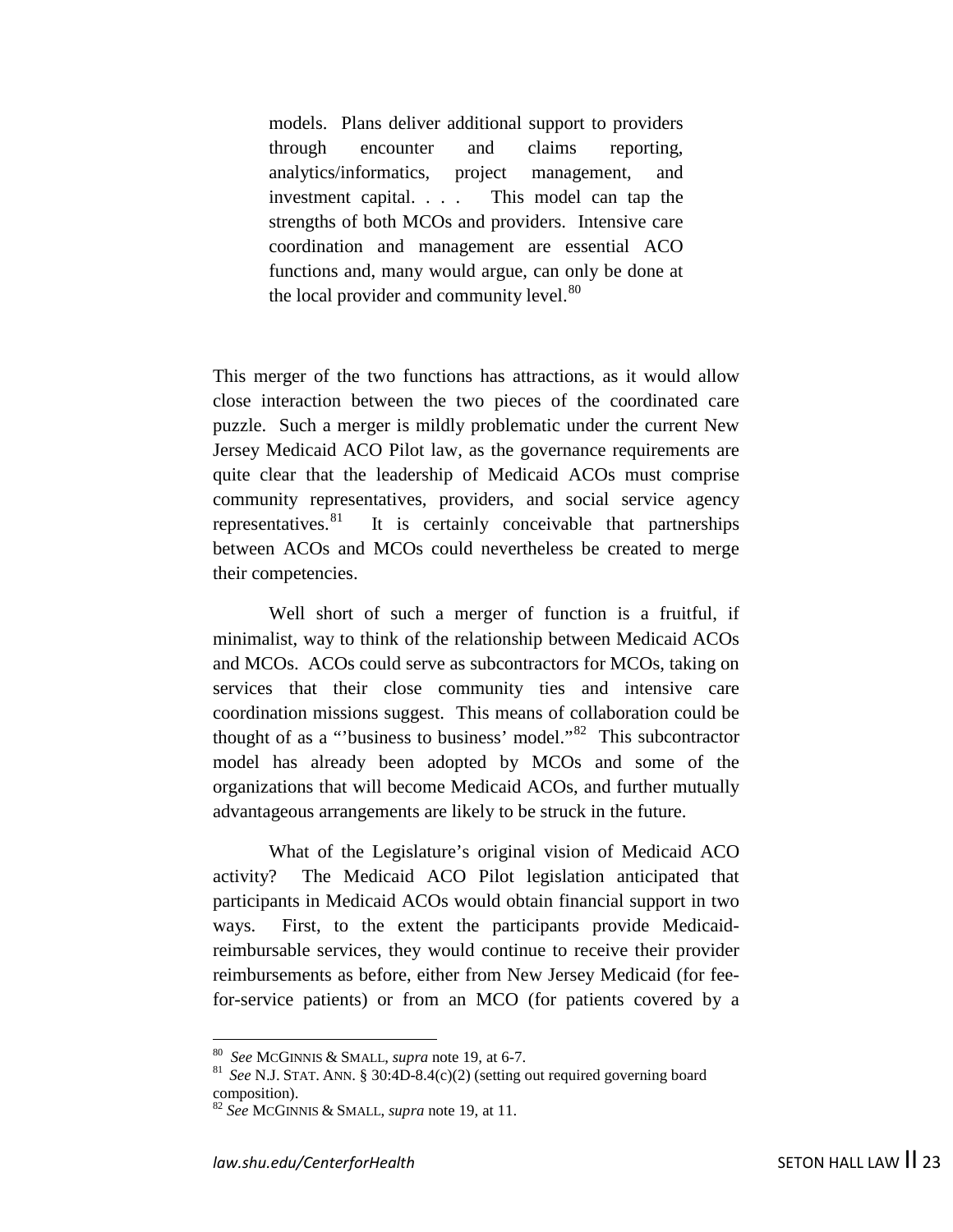Medicaid ACO).<sup>[83](#page-23-0)</sup> Second, each ACO would file a gainsharing plan with New Jersey Medicaid<sup>[84](#page-23-1)</sup> or with a Medicaid MCO that voluntarily enters into a gainsharing arrangement with an  $ACO$ .<sup>[85](#page-23-2)</sup> The law contemplates that ACOs would, under these gainsharing plans, receive compensation for some *pro rata* share of the imputed effect of the ACO's population health activities. That effect would be calculated by computing a benchmark reflecting the per-beneficiary Medicaid expenditures in the community selected by the ACO for coverage, adjusted by some delineated factors.<sup>86</sup> That benchmark amount then would be compared to the actual Medicaid expenditures (also adjusted by some delineated factors), and the ACO's share of the savings (if any) then would be remitted to the ACO for distribution according to the ACO's approved gainsharing plan.<sup>[87](#page-23-4)</sup>

As is described above, however, there are virtually no fee-forservice Medicaid recipients in New Jersey following the approval of the Comprehensive Waiver. Also, participation of MCOs in gainsharing is voluntary.<sup>[88](#page-23-5)</sup> Fruitful collaborations on discrete projects are certain to arise between Medicaid MCOs and ACOs. It has been less certain that full, population-based collaborations between the MCOs and ACOs will arise. The structure of the relationship between New Jersey Medicaid and the MCOs, however, suggests that such full partnerships can and should come to pass.

First, the Comprehensive Waiver addresses at length the sophisticated risk adjustment methodologies applied to premium rates for Medicaid ACOs.<sup>[89](#page-23-6)</sup> The attention paid to this issue is important. As we described in our previous Report, inadequate risk adjustment could leave Medicaid ACOs with the risk of adverse selection, in two waves. Initially, random selection could leave a plan with a membership with higher than average risk. In addition, and more significantly, in the absence of effective risk adjustment, a Medicaid MCO could face conflicting incentives when it comes to enrolling high-risk members. On one hand, it has an obligation, and in many cases a corporate mission, to provide for access to excellent care for

<span id="page-23-1"></span><span id="page-23-0"></span><sup>83</sup> N.J. STAT. ANN. § 30:4D-8.12(a).<br><sup>84</sup> *Id.* § 30:4D-8.5.<br><sup>85</sup> *Id.* § 30:4D-8.5(b)(6).<br><sup>87</sup> *Id.* §§ 30:4D-8.5(c) and (d).<br><sup>87</sup> *Id.* §§ 30:4D-8.5(c) and (d).<br><sup>88</sup> *Id.* § 30:4D-8.7.

<span id="page-23-4"></span><span id="page-23-3"></span><span id="page-23-2"></span>

<span id="page-23-6"></span><span id="page-23-5"></span><sup>89</sup> *Comprehensive Waiver*, *supra* note [7,](#page-4-4) at 30-31.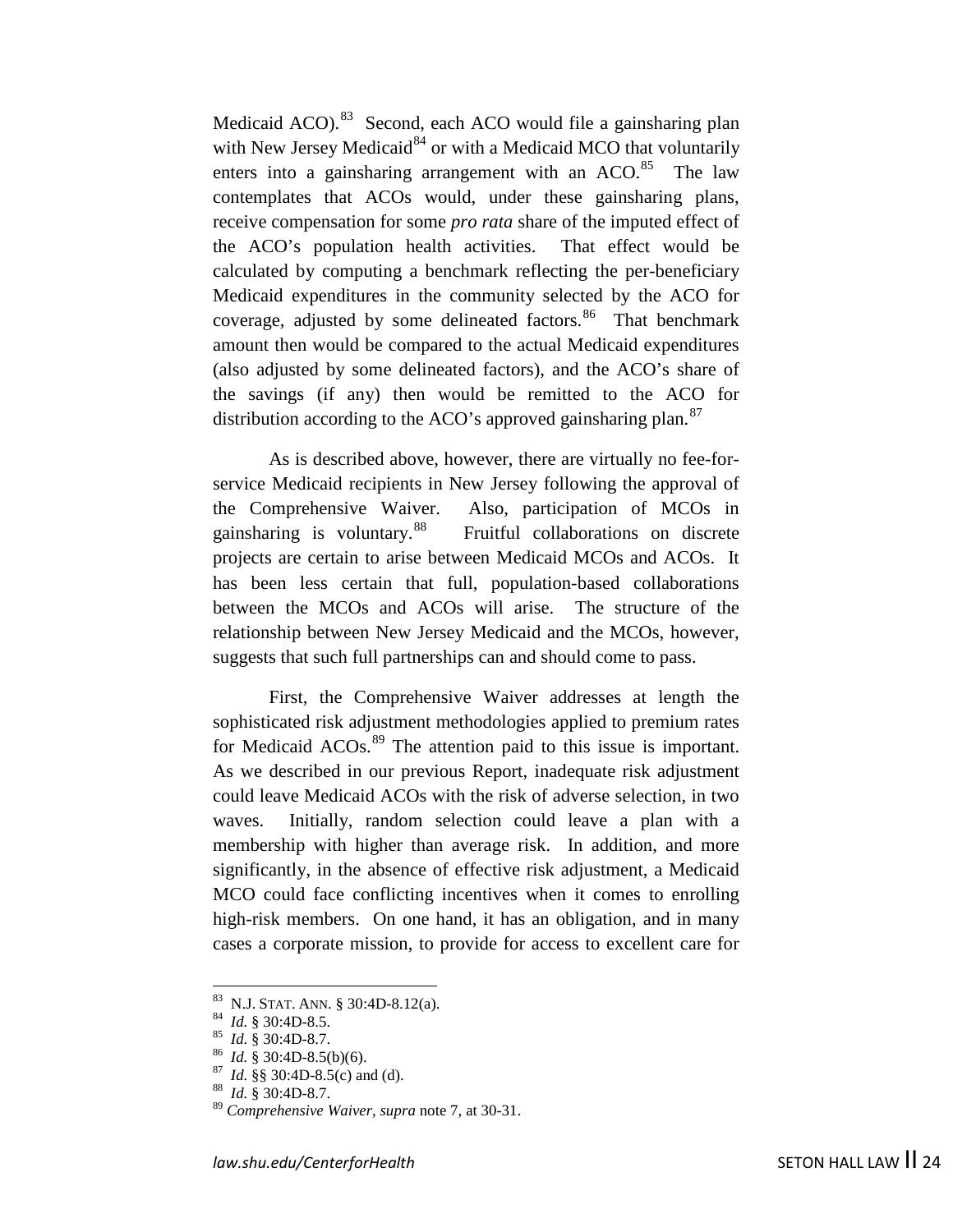all eligible for membership in its plans. On the other, superlative care for high-risk members could come to be known in the community, leading to a progressive increase of high-risk members. Both problems can be addressed by risk adjustments, the goal of which is to render all classes of potential MCO members – regardless of their risk level – similarly attractive from a fiscal perspective.

The Comprehensive Waiver describes New Jersey Medicaid's multi-prong effort to provide effective risk adjustment. It uses "demographic characteristics (i.e. age, gender and geographic area), and pharmacy drug utilization of the covered members."<sup>90</sup> The risk adjustment methodology uses a system that applies different scales of risk adjustment for seniors, the blind and disabled, non-disabled adults, and families with non-disabled children. $91$  The separation of the scales permits differential analysis of classes of Medicaid beneficiaries with very different risk profiles. When data necessary for use in the risk adjustment system are not available for a particular beneficiary, the Comprehensive Waiver describes a manual process that permits the scoring of the risk level of that beneficiary.<sup>92</sup>

New Jersey's methodology holds the promise of effectively addressing adverse selection issues. The section of the Comprehensive Waiver addressing service delivery to high-risk populations explains that "The State has extensive experience using both [fee-for-service] and MCO encounter data to support rate development and risk adjustment."<sup>[93](#page-24-3)</sup> The commitment by the State in the Comprehensive Waiver to responsibly integrate people with chronic illness and disabilities into managed care,  $94$  and the terms of the Special Terms and Conditions accompanying the Waiver Approval Letter<sup>[95](#page-24-5)</sup> assure that adjustments would be readily made should the methodology prove over time to be insufficiently sensitive to address adverse selection issues.

<span id="page-24-7"></span>Second, the Comprehensive Waiver and the New Jersey Medicaid's MCO contract<sup>[96](#page-24-6)</sup> demonstrate New Jersey Medicaid's

 <sup>90</sup> *Id.* at 30.

<span id="page-24-1"></span><span id="page-24-0"></span><sup>91</sup> *Id.* at 31.

<span id="page-24-2"></span><sup>92</sup> *Id.*

<span id="page-24-3"></span><sup>93</sup> *Id* at 68.

<span id="page-24-5"></span><span id="page-24-4"></span><sup>&</sup>lt;sup>94</sup> *Id. SSTC, supra* note 60 (accompanying Waiver Approval Letter, *supra* note 7).

<span id="page-24-6"></span><sup>&</sup>lt;sup>96</sup> The contract between New Jersey Medicaid and participating MCOs describes this risk methodology as well. *See* CONTRACT BETWEEN STATE OF NEW JERSEY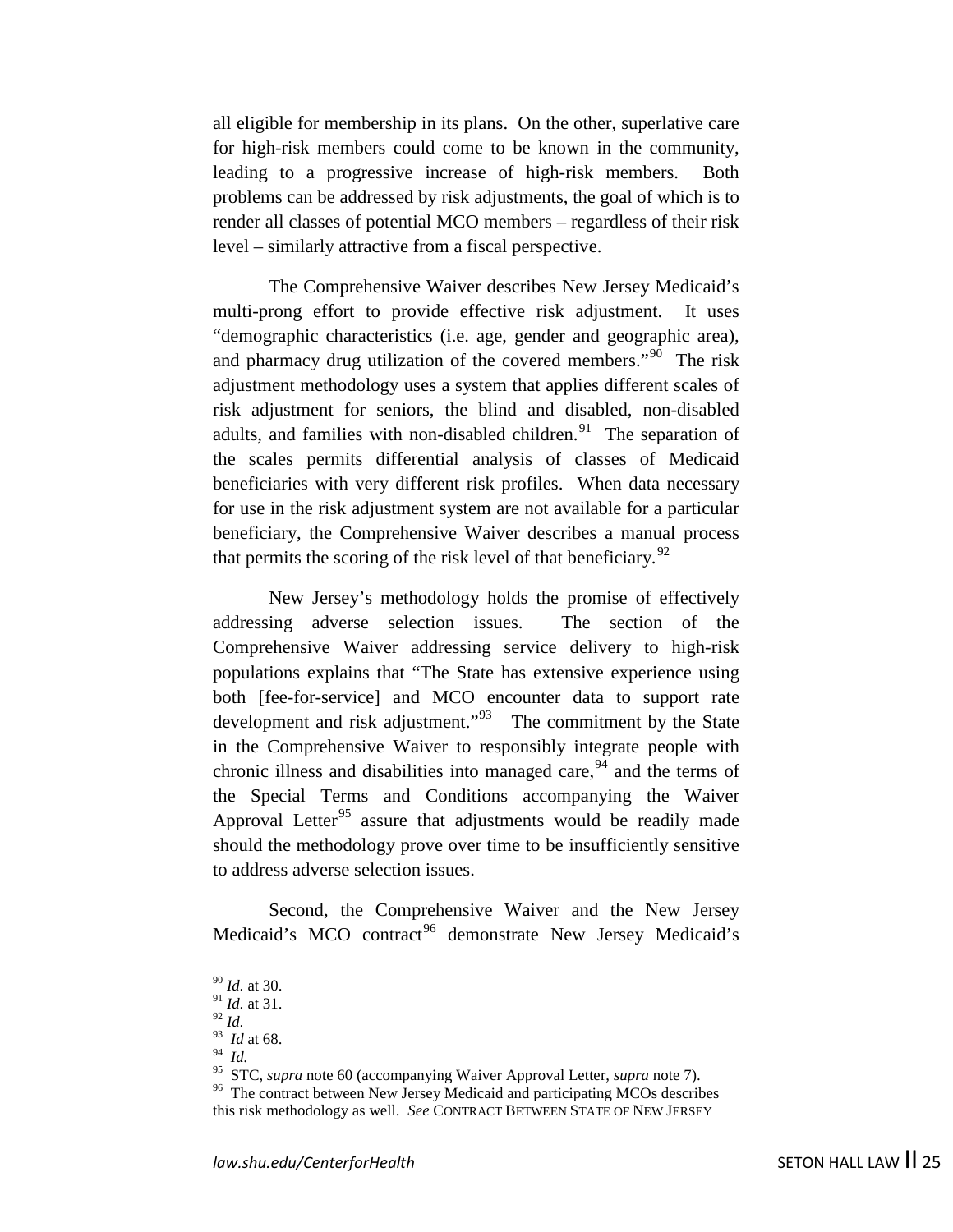character of comprehensive case management of vulnerable beneficiaries that the Medicaid ACOs will be empowered to provide. The Comprehensive Waiver describes the requirement that contracting MCOs provide "comprehensive care coordination."<sup>97</sup> In addition, the Comprehensive Waiver discusses the integration of health homes, a fundamental building block for Medicaid ACOs, into the MCO delivery system as a means of enhancing access to care and population health management.<sup>[98](#page-25-1)</sup> It also describes the role of Medicaid ACOs in the waivered delivery system, and describes the ACOs as important mechanisms for broadly providing care for vulnerable populations within designated geographic areas:

> Within the context of the State's managed care delivery model, ACOs will provide access to all the services currently available . . . . [I]t is the State's expectation that ACOs be integrated into their respective communities and . . . assist in the coordination of community based services that can close the gap between individual recipients need and available services....<sup>[99](#page-25-2)</sup>

New Jersey's MCO Contract requires that MCOs coordinate care with community partners, including community social service agencies and behavioral health providers.<sup>100</sup> MCOs are required to monitor their success with health promotion and care access, and to report performance measure results on a wide variety of population health measures.<sup>[101](#page-25-4)</sup> They have particular contractual obligations with respect to care for elderly enrollees and people with disabilities, including overseeing "life indicators" including:

<u>.</u>

DEP'T OF HUMAN SERVS. DIV. OF MEDICAL ASSISTANCE & HEALTH SERVICES AND [Medicaid MCO], CONTRACTOR (Jan. 2014) (hereinafter "MCO CONTRACT"), Article 8, at 9, *available at*

<span id="page-25-0"></span>http://www.state.nj.us/humanservices/dmahs/info/resources/care/. <sup>97</sup>*Comprehensive Waiver*, *supra* note **Error! Bookmark not defined.**[7,](#page-4-4) at 68.

<span id="page-25-3"></span><span id="page-25-2"></span><span id="page-25-1"></span><sup>&</sup>lt;sup>99</sup> *Id.* at 77. 100 MCO CONTRACT, *supra* note [96,](#page-24-7) Article 4, at 34. 101 *Id.*, Article 4, at 43-56.

<span id="page-25-4"></span>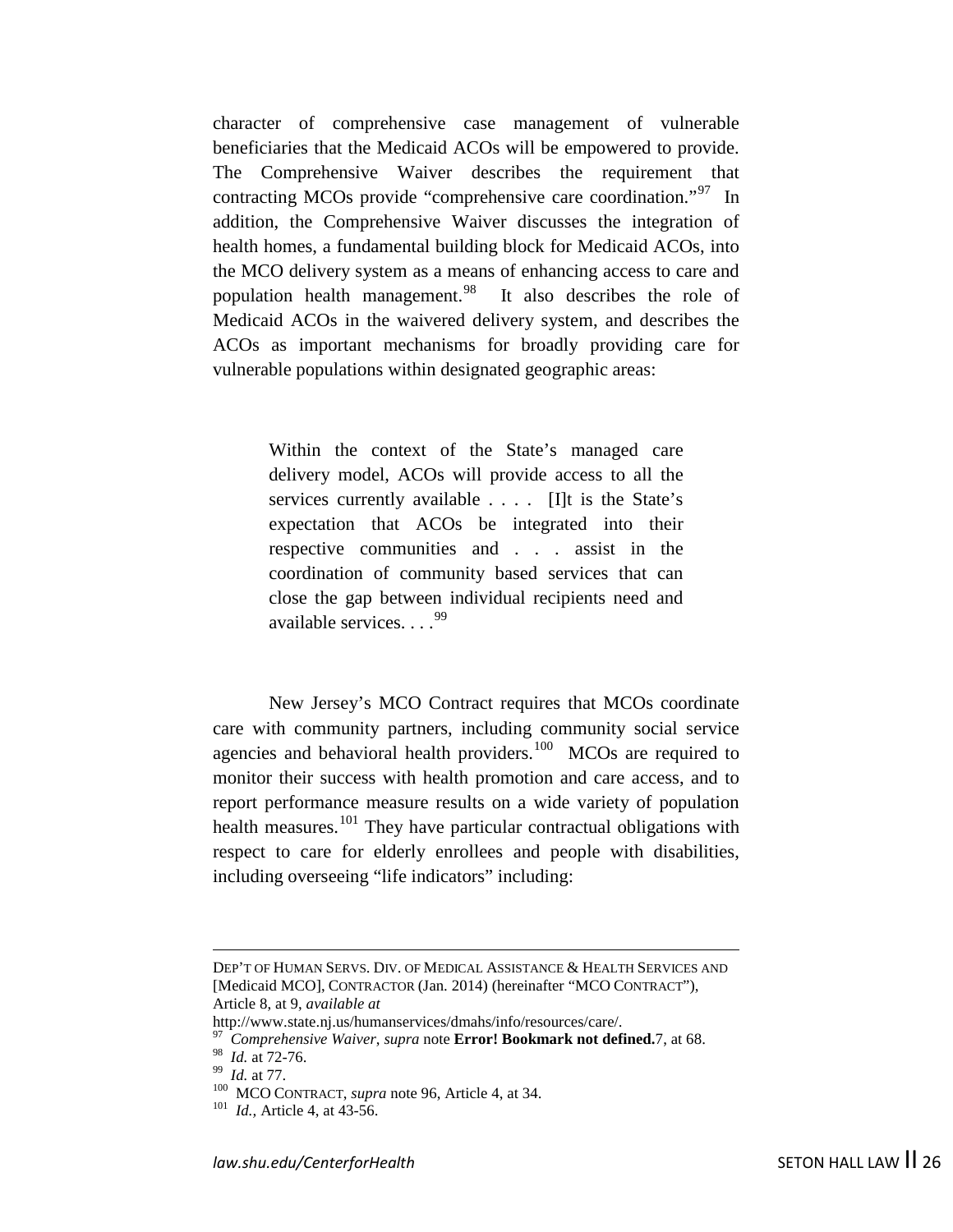- i. Degree of personal autonomy;
- ii. Provision of services and supports that assist people in exercising medical and social choices;
- iii. Self-direction of care to the greatest extent possible; and
- iv. Maximum use of natural support networks. $102$

The support of these important aspects of care for vulnerable populations, often intimate in nature and usually rooted in family and community, as is described in Sections II and IV(A) above, is squarely within the mission and anticipated competence of Medicaid ACOs. Partnership in achieving these important goals for Medicaid's highest risk beneficiaries is a natural.

New Jersey Medicaid will, under the MCO Contract, review each MCO for compliance with its obligations to beneficiaries, which will require evaluation as well by external quality review organizations.[103](#page-26-1) In addition, New Jersey Medicaid will pay performance-based incentives to MCOs for their success in several areas, including rating by an outside quality-rating service, and for connecting their members to appropriate prenatal and preventive care.<sup>104</sup> These premium enhancement payments give MCOs an immediate, positive incentive to partner with community-based ACOs that have the capacity to improve these important, but elusive, health indicators.

The State's program of coordinated care, as evidenced in both the proposal of the Comprehensive Waiver and the adoption of the Medicaid ACO Pilot law, suggests the importance of coordination and partnership between Medicaid MCOs and ACOs. The missions of Medicaid ACOs and MCOs, their economic incentives, and their obligations under regulation and contract support close and fruitful coordination for the benefit of Medicaid beneficiaries.

<span id="page-26-0"></span><sup>102</sup>*Id.*, Article 4, at 51. 103 *Id.,* Article 4, at 64-68. 104 *Id.,* Article 8, at 7-8.

<span id="page-26-2"></span><span id="page-26-1"></span>